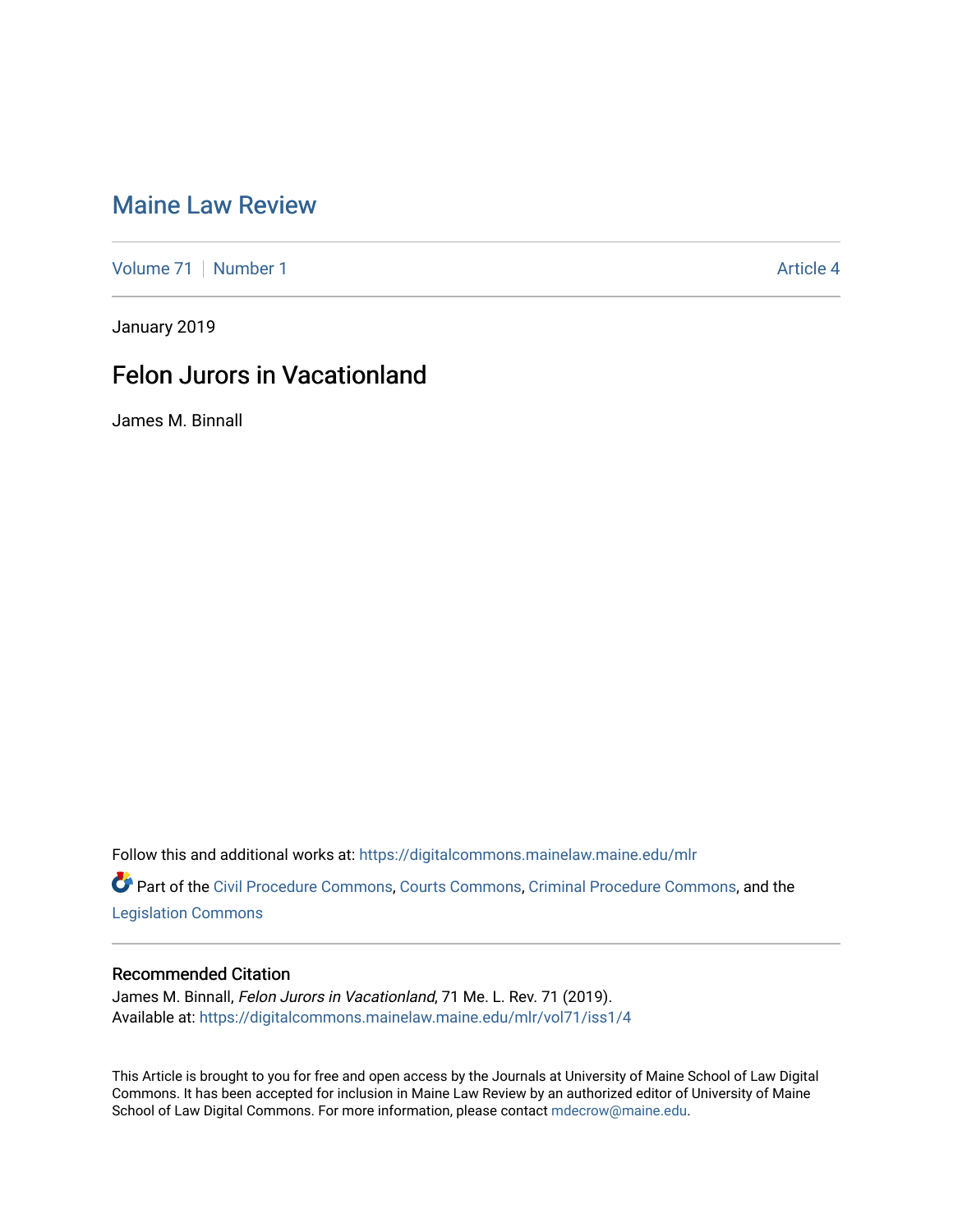## FELON-JURORS IN VACATIONLAND: A FIELD STUDY OF TRANSFORMATIVE CIVIC ENGAGEMENT IN MAINE

### *James M. Binnall*

#### ABSTRACT

I. INTRODUCTION

II. THE AMERICAN JURY: A HISTORY OF INCREASING INCLUSIVITY

III. THE HISTORY OF FELON-JUROR EXCLUSION: MAINE BREAKS RANKS

- IV. CIVIC ENGAGEMENT, CRIMINAL DESISTANCE, AND JURY SERVICE
	- *A. Theories of Criminal Desistance*
	- *B. Felon-Voters and Criminal Desistance*
	- *C. The Jury as a Change Agent*
- V. MAINE'S UNIQUELY INCLUSIVE JURY SYSTEM: A FIELD STUDY
	- *A. Micro Level Impacts*
	- *B. Intermediate Level Impacts*
	- *C. Macro Level Impacts*
- VI. THE BENEFITS OF THE "MAINE WAY"
	- *A. Overcoming Outmoded, Unsupported Presumptions*
	- *B. Criminal Desistance: The Not-So-Hidden Reward for Inclusion*
- VII. CONCLUSION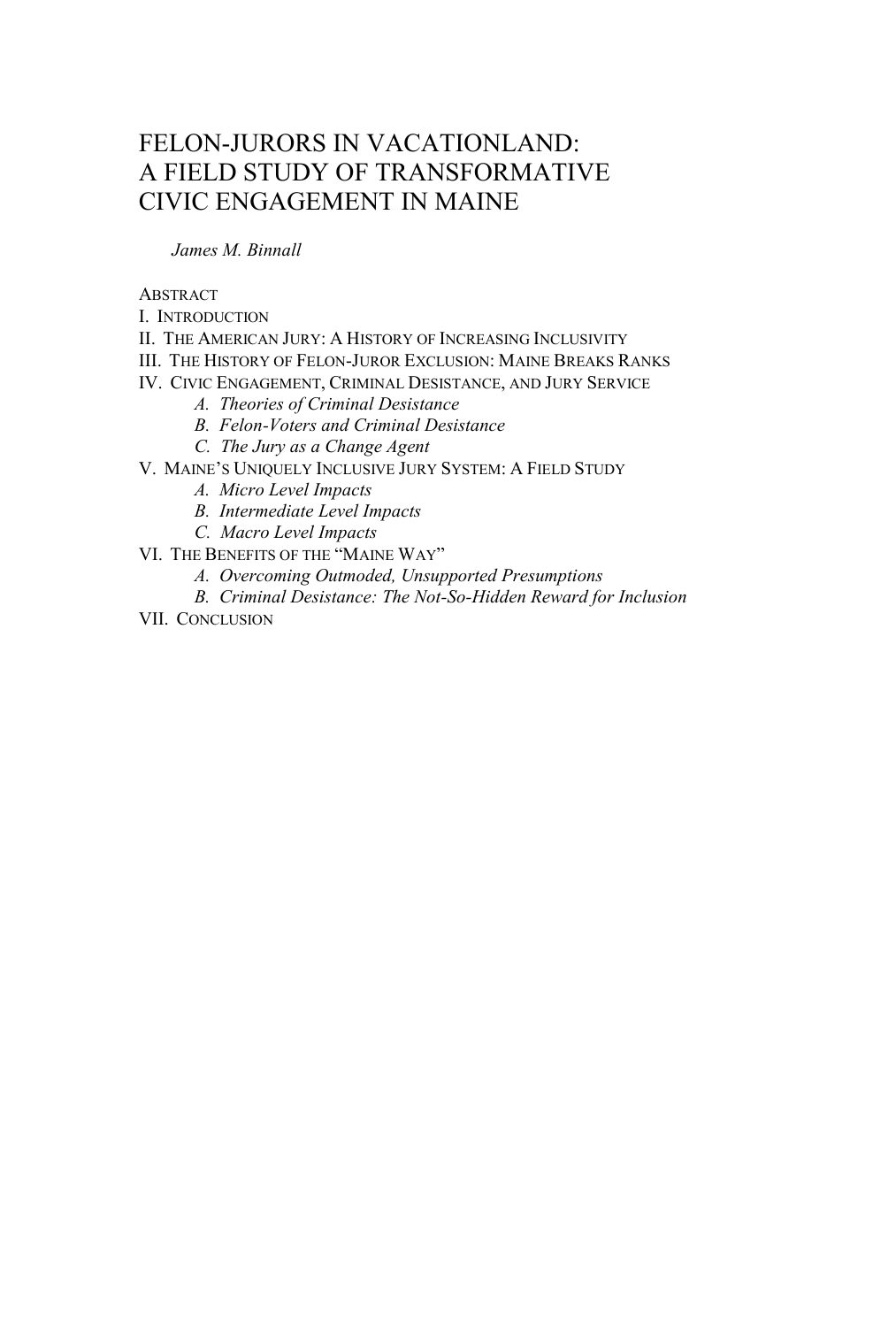## FELON-JURORS IN VACATIONLAND: A FIELD STUDY OF TRANSFORMATIVE CIVIC ENGAGEMENT IN MAINE

*James M. Binnall\**

#### **ABSTRACT**

Maine is the only jurisdiction in the United States that places no limitations on a convicted felon's juror eligibility. Instead, Maine screens prospective felon-jurors using their normal jury selection procedures. In recent years, scholars have suggested that meaningful community engagement can help facilitate former offenders' reintegration and criminal desistance. From that theoretical posture, a number of empirical studies have explored the connection between participation in the electorate and the reentry of former offenders. Those studies suggest that voting has the potential to prompt pro-social changes among former offenders. Still, to date, no research has focused on jury service as a form of civic inclusion that may foster successful reintegration and criminal desistance. Drawing on data derived from a large-scale field study in Maine, the present article addresses this research void, arguing that the jury is perfectly positioned as a tool for change, employable by jurisdictions seeking to facilitate the successful reentry of former offenders. This article further notes that Maine is the only U.S. jurisdiction that has exploited this transformative power of the jury process.

#### I. INTRODUCTION

Maine is a unique place. Home to horror writer Stephen King, Maine was the first state to ban the manufacture or sale of alcohol (which it did in 1851), earning the moniker "the birthplace of prohibition."<sup>1</sup> Maine is also the former toothpick capital of the world, and is where Harriet Beecher Stowe authored *Uncle Tom's Cabin*. <sup>2</sup> One of the coldest, most sparsely populated states, Maine boasts L.L. Bean's flagship store, Paul Bunyan's birthplace, and the only desert on the East Coast.<sup>3</sup> Mainers take pride in the beauty and uniqueness of their home, suggesting that living in Maine is "the way life should be." This article explores another distinctive feature

<sup>\*</sup> Dr. Binnall is a convicted felon who spent over four years in a maximum-security prison and almost three years on parole for a DUI homicide that claimed the life of his best friend. He is now a member of the State Bar of California but is permanently prohibited from serving as a juror in that state, his experiences inform this Article. Dr. Binnall would like to thank Danielle Rini and Laurie Minter for their invaluable research assistance on this article.

<sup>1.</sup> Anna Green, *25 Magnificent Facts About Maine*, MENTAL FLOSS (Dec. 4, 2015),

http://mentalfloss.com/article/71867/25-magnificent-facts-about-maine [https://perma.cc/23ET-WPM3].

<sup>2.</sup> *Id.*

<sup>3.</sup> *Id.*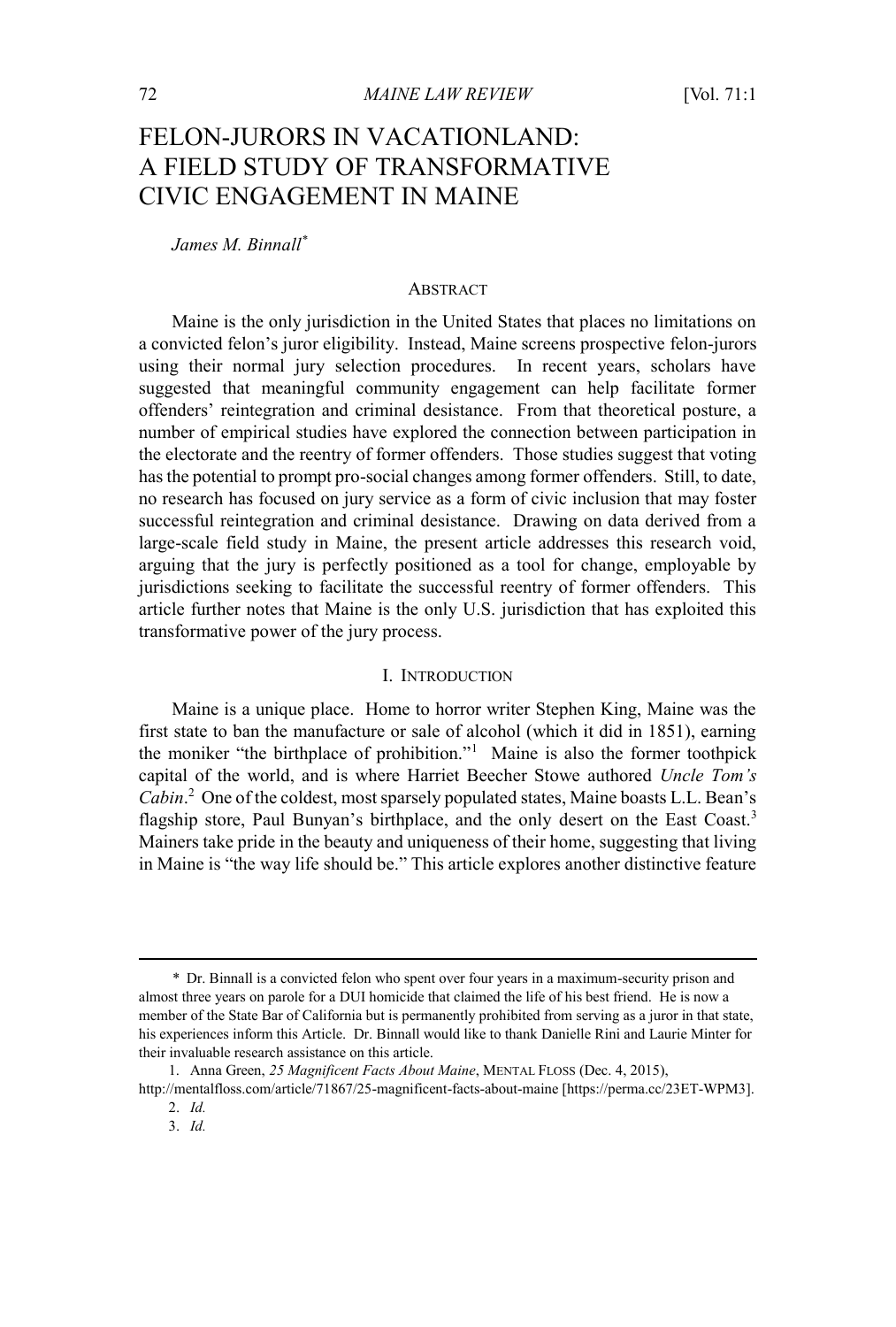of Vacationland.4

Forty-nine states, the District of Columbia, and the federal government statutorily restrict convicted felons' eligibility for jury service.<sup>5</sup> In twenty-eight jurisdictions, such restrictions are permanent, banning convicted felons from jury service for life.<sup>6</sup> Thirteen jurisdictions bar convicted felons from jury service until the full completion of their sentence, notably disqualifying individuals serving felony-parole and felony-probation.<sup>7</sup> Eight jurisdictions enforce hybrid regulations that may incorporate penal status, charge category, type of jury proceeding, and/or a term of years.8 And finally, two jurisdictions recognize lifetime for-cause challenges, permitting a trial judge to dismiss a prospective juror from the venire solely on the basis of a felony conviction.<sup>9</sup> Maine is the only U.S. jurisdiction that places no restriction on a convicted felon's opportunity to serve as a juror.<sup>10</sup>

Courts and lawmakers offer two justifications in support of these categorical felon-juror exclusions.11 The first alleges that convicted felons lack the character to perform the requisite duties of jury service.12 The second claims that felon-jurors would undermine the impartiality of a jury, arguing that convicted felons harbor an

7. *Id.* (Alaska, Idaho, Indiana, Minnesota, Montana, New Mexico, North Carolina, North Dakota, Ohio, Rhode Island, South Dakota, Washington, Wisconsin).

8. *Id*. (Arizona, Colorado, Connecticut, District of Columbia, Kansas, Massachusetts, Nevada, Oregon). For example, the District of Columbia and Colorado adhere to differing hybrid models; the former excludes convicted felons from jury service during any period of supervision and for ten years following the termination of supervision, while the latter excludes convicted felons solely from grand jury proceedings. *See* COLO. REV. STAT. § 13-71-105(3) (LEXIS through 2018 Leg. Sess.); D.C. CODE § 11-1906(b)(2)(B) (2018).

9. Binnall (2014), *supra* note 5, at 4 fig.1 (Illinois, Iowa).

10. *See* 14 M.R.S.A. § 1211 (2012) ("A prospective juror is disqualified to serve on a jury if that prospective juror is not a citizen of the United States, 18 years of age and a resident of the county, or is unable to read, speak and understand the English language.").

<sup>4.</sup> *See generally* Paul H. Millis, *The Unheralded Champion of Maine's 'Vacationland' License Plate Motto*, THE DAILY BULLDOG (July 9, 2014), http://www.dailybulldog.com/db/opinion/theunheralded-champion-of-maines-vacationland-license-plate-motto/ [https://perma.cc/76ZT-AJK4].

<sup>5.</sup> James M. Binnall, *A Field Study of the Presumptively Biased: Is There Empirical Support for Excluding Convicted Felons from Jury Service*, 36 L. & POL'Y 1, 2 (2014); James M. Binnall, *Summonsing Criminal Desistance: Convicted Felons' Perspectives on Jury Service*, 43 L. & SOC. INQUIRY 4, 4 (2018). *See generally* Brian C. Kalt, *The Exclusion of Felons from Jury Service*, 53 AM. U. L. REV. 65 (2003).

<sup>6.</sup> Binnall (2014), *supra* note 5, at 4 fig.1 (federal, Alabama, Arkansas, California, Delaware, Florida, Georgia, Hawaii, Kentucky, Louisiana, Maryland, Michigan, Mississippi, Missouri, Nebraska, New Hampshire, New Jersey, New York, Oklahoma, Pennsylvania, South Carolina, Tennessee, Texas, Utah, Vermont, Virginia, West Virginia, Wyoming).

<sup>11.</sup> In all but four jurisdictions, felon-juror exclusion statutes are categorical, barring *all* convicted felons from serving as jurors in *all* types of litigation. The exceptions are Arizona (distinguishing first time offenders from repeat offenders); Colorado (distinguishing grand juries from petit juries); Nevada (distinguishing violent offenders from non-violent offenders); and Oregon (distinguishing civil cases from criminal cases). *See* ARIZ. REV. STAT. § 13-912(A) (LEXIS through 2018 2d Reg. Sess.); COLO. REV. STAT. § 13-71-105(3) (2018); NEV. REV. STAT. § 213.157(2)(a)-(e) (2018); OR. REV. STAT. § 10.030(3)(a)(E)-(F) (2017).

<sup>12.</sup> *See* Kalt, *supra* note 5, at 167; *see also* Rector v. State, 659 S.W.2d 168, 173 (Ark. 1983) ("Unquestionably that exclusion is intended to bar from the jury box the one class of persons least likely to respect and give effect to the criminal laws.").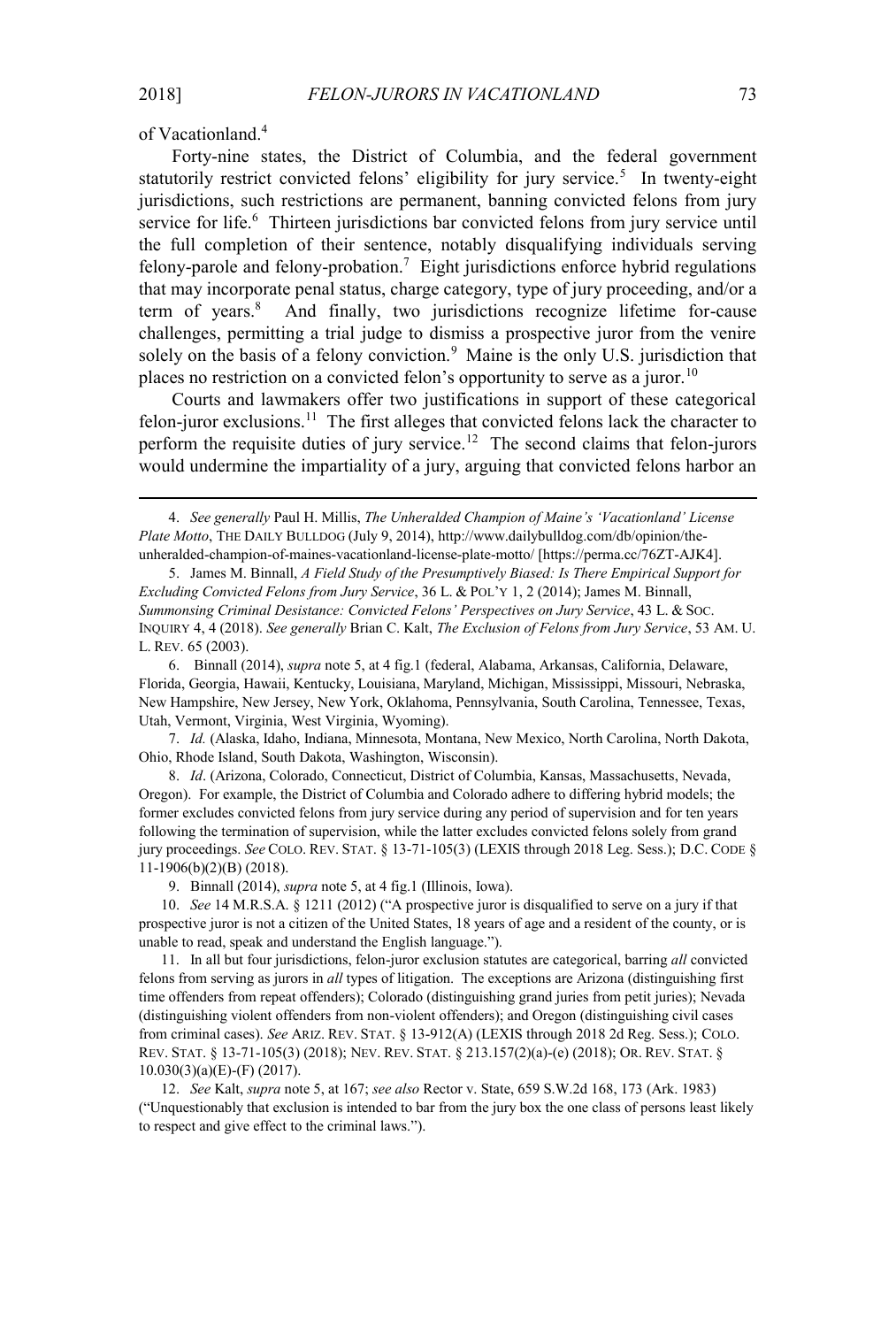inherent bias, making each sympathetic to criminal defendants and adversarial toward prosecutorial agents.<sup>13</sup> Taken together, the proffered justifications for felonjuror exclusion assume that citizens with a felonious criminal history pose a significant threat to the jury process.

Yet, this purported threat lacks empirical support. Prior research focused on the character rationale for felon-juror exclusion demonstrates that convicted felons may actually enhance, rather than diminish, the deliberation process.<sup>14</sup> Similarly, in studies of the inherent bias rationale, data demonstrates that felon-jurors pose no more of a threat to the impartiality of the jury than do other groups of eligible prospective jurors.15 Though few, these studies contradict the declared rationales for felon-juror exclusion statutes, ostensibly calling into question their necessity.

While courts and lawmakers have considered the professed purposes for felonjuror exclusion, they have seemingly overlooked the possible impacts of such restrictions. Thirty-three percent of African American male adults have been convicted of a felony.<sup>16</sup> These statistics suggest that felon-juror exclusion has a disproportionate racial impact. Research supports this conclusion. In the first empirical study of felon-juror exclusion, Wheelock found that the felon-juror exclusion racially homogenizes juries in several Georgia counties.<sup>17</sup> In particular, he found that Georgia's permanent felon-juror exclusion statute reduced the number of African-American men expected to serve as jurors from 1.65 to 1.17 per jury.18 As Wheelock notes, in many Georgia counties this effect was even more prominent, reducing the expected number of African-American male-jurors to under one, a significant reduction as prior research suggests that, in capital cases, juries with one African-American male are less likely to sentence a defendant to death than juries without an African-American male.<sup>19</sup> In this way, felon-juror exclusion statutes may racially homogenize juries.

Apart from racially homogenizing juries, felon-juror exclusion may also give

<sup>13.</sup> *See* Binnall (2014), *supra* note 5, at 11; *see also* Kalt, *supra* note 5, at 74 ("The other common basis offered for felon exclusion is that felons are inherently biased."); Rubio v. Superior Court, 593 P.2d 595, 600 (Cal. 1979) ("The Legislature could reasonably determine that a person who has suffered the most severe form of condemnation that can be inflicted by the state—a conviction of felony and punishment therefore—might well harbor a continuing resentment against 'the system' that punished him and equally unthinking bias in favor of the defendant on trial, who is seen as a fellow underdog caught in its toils. Because these antisocial feelings would often be consciously or subconsciously concealed, the Legislature could further conclude that the risk of such prejudice infecting the trial outweighs the possibility of detecting it in jury selection proceedings. The exclusion of ex-felons from jury service thus promotes the legitimate state goal of assuring impartiality of the verdict.").

<sup>14.</sup> James M. Binnall, Jury Diversity in the Age of Mass Incarceration: An Exploratory Mock Jury Experiment Examining Felon-Jurors' Potential Impacts on Deliberation Quality 20 (unpublished manuscript) (on file with the Maine Law Review).

<sup>15.</sup> Binnall (2014), *supra* note 5, at 6.

<sup>16.</sup> Sarah K.S. Shannon et al., *The Growth, Scope, and Spatial Distribution of People with Felony Records in the United States, 1948-2010*, 54 DEMOGRAPHY 1795, 1814 (2017).

<sup>17.</sup> Darren Wheelock, *A Jury of One's Peers: Felon Jury Exclusion and Racial Inequality in Georgia Courts*, 32 JUST. SYS. J. 335 (2012).

<sup>18.</sup> *Id.* at 352.

<sup>19.</sup> *Id.*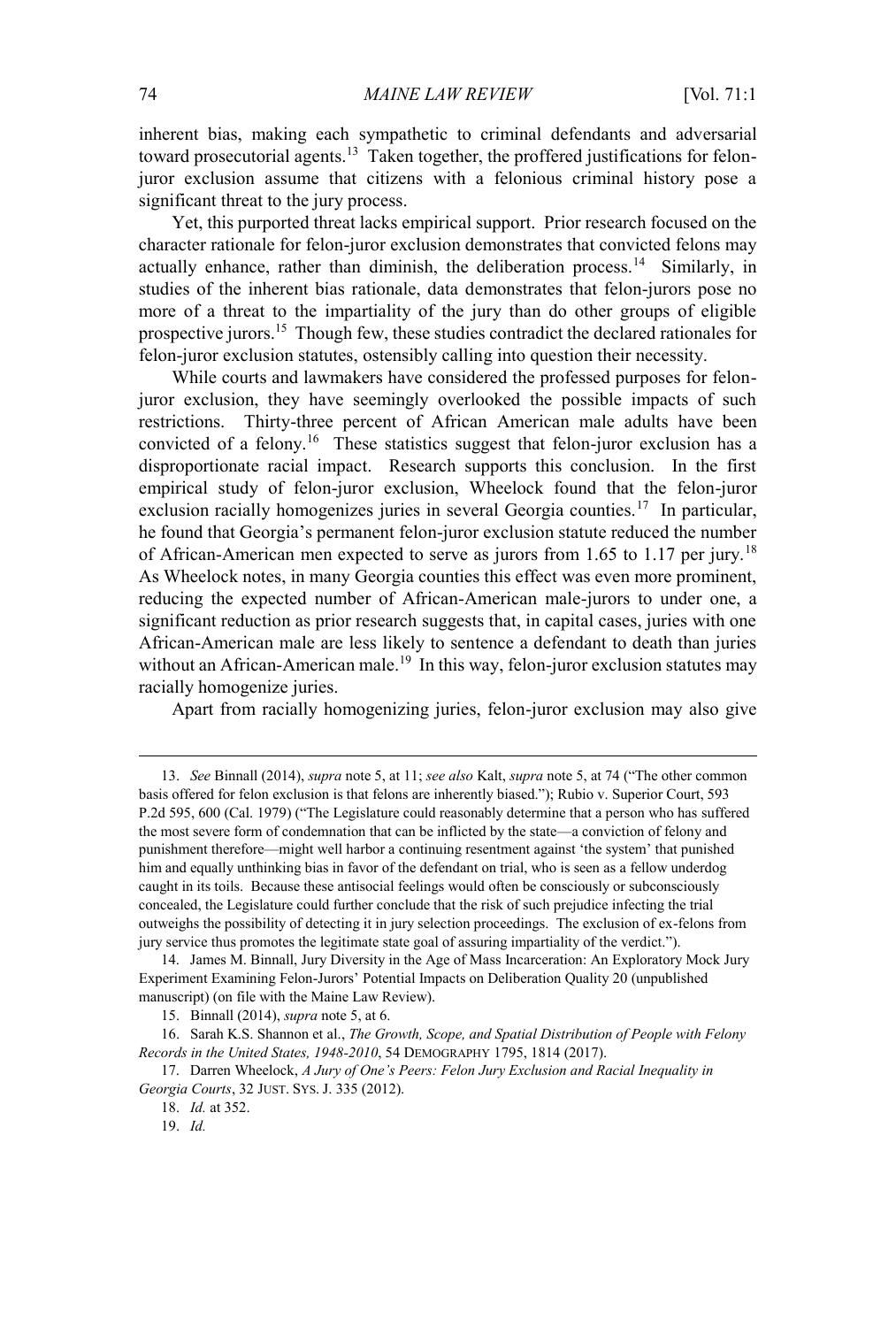1

rise to additional negative outcomes. For example, research demonstrates that juror diversity increases the overall quality of deliberations.<sup>20</sup> Studies also suggest that broad participation extends the educative reach of the jury, possibly prompting a subsequent increase in the rate at which former jurors take part in political processes.21 Diversity of service also legitimizes jury verdicts, especially for traditionally marginalized citizens.<sup>22</sup> By excluding convicted felons from the venire, felon-juror exclusion statutes defeat these potential benefits of widespread participation in the jury process.

Though felon-juror exclusion challenges the established benefits of broad jury participation and diverse juries, this article focuses on a different, more attenuated impact of felon-juror exclusion statutes. In their influential article, Bazemore and Stinchcomb suggest that civic engagement can facilitate successful reentry.<sup>23</sup> They argue that for former offenders, participatory democracy fosters successful reintegration and criminal desistance through pro-social changes in self-concept, pro-social role commitment, and the building of social capital and collective efficacy.24 Subsequent empirical studies provide modest support for these contentions, suggesting that engagement with political processes, in the form of voting, may facilitate the successful reintegration and criminal desistance of former offenders.25

21. *See* John Gastil, E. Pierre Deess & Phil J. Weiser, *Civic Awakening in the Jury Room: A Test of the Connection Between Jury Deliberation and Civic Participation,* 64 J. POL. 585, 593-94 (2002) [hereinafter Gastil et al., *Civic Awakening*]; *see also* JOHN GASTIL ET AL., THE JURY AND DEMOCRACY: HOW JURY DELIBERATION PROMOTES CIVIC ENGAGEMENT AND POLITICAL PARTICIPATION 129-53 (2010); John Gastil et al., *Jury Service and Electoral Participation: A Test of the Participation Hypothesis*, 70 J. POL. 351 (2008) [hereinafter Gastil et al., *Participation Hypothesis*]; John Gastil & Phil J. Weiser, *Jury Service as an Invitation to Citizenship: Assessing the Civic Value of Institutionalized Deliberation*, 34 POL'Y STUD. J. 605, 608-09 (2006).

22. *See* Leslie Ellis & Shari Siedman Diamond, *Race, Diversity, and Jury Composition: Battering and Bolstering Legitimacy*, 78 CHI.-KENT L. REV. 1033, 1039 (2003); *see also* NEIL VIDMAR & VALERIE P. HANS, AMERICAN JURIES: THE VERDICT 340 (2007); Hiroshi Fukurai & Darryl Davies, *Affirmative Action in Jury Selection: Racially Representative Juries, Racial Quotas, and Affirmative Juries of the Hennepin Model and the Jury De Medietate Linguae*, 4 VA. J. SOC. POL'Y & L. 645, 645- 46 (1997); Robert J. MacCoun & Tom R. Tyler, *The Basis of Citizens' Perceptions of the Criminal Jury*, 12 L. & HUM. BEHAV. 333 (1988); Joshua Wilkenfeld, *Newly Compelling: Reexamining Judicial Construction of Juries in the Aftermath of Grutter v. Bollinger*, 104 COLUM. L. REV. 2292, 2306-13 (2004).

23. *See* Gordon Bazemore & Jeanne B. Stinchcomb, *Civic Engagement and Reintegration: Toward a Community-Focused Theory and Practice*, 36 COLUM. HUM. RTS. L. REV. 241, 244 (2004).

24. *See id.* at 244-45.

25. *See* Christopher Uggen, Jeff Manza & Angela Behrens, *'Less than the Average Citizen': Stigma, Role Transition, and the Civic Reintegration of Convicted Felons, in AFTER CRIME AND* PUNISHMENT: PATHWAYS TO OFFENDER REINTEGRATION 261-86 (Shadd Maruna et al. eds., 2004) [hereinafter Uggen et al., *Pathways*]; *see also* JEFF MANZA, CHRISTOPHER UGGEN & ANGELA BEHRENS,

<sup>20.</sup> *See* Claudia L. Cowan, William C. Thompson & Phoebe Ellsworth, *The Effects of Death Qualification on Jurors' Predisposition to Convict and on the Quality of Deliberation*, 8 LAW & HUM. BEHAV. 53, 76 (1984); *see also* Nancy S. Marder, *Juries, Justice & Multiculturalism*, 75 S. CAL. L. REV. 659, 706-07 (2002); Samuel R. Sommers, *On Racial Diversity and Group Decision Making: Identifying Multiple Effects of Racial Composition on Jury Deliberations*, 90 J. PERSONALITY & SOC. PSYCHOL. 597 (2006).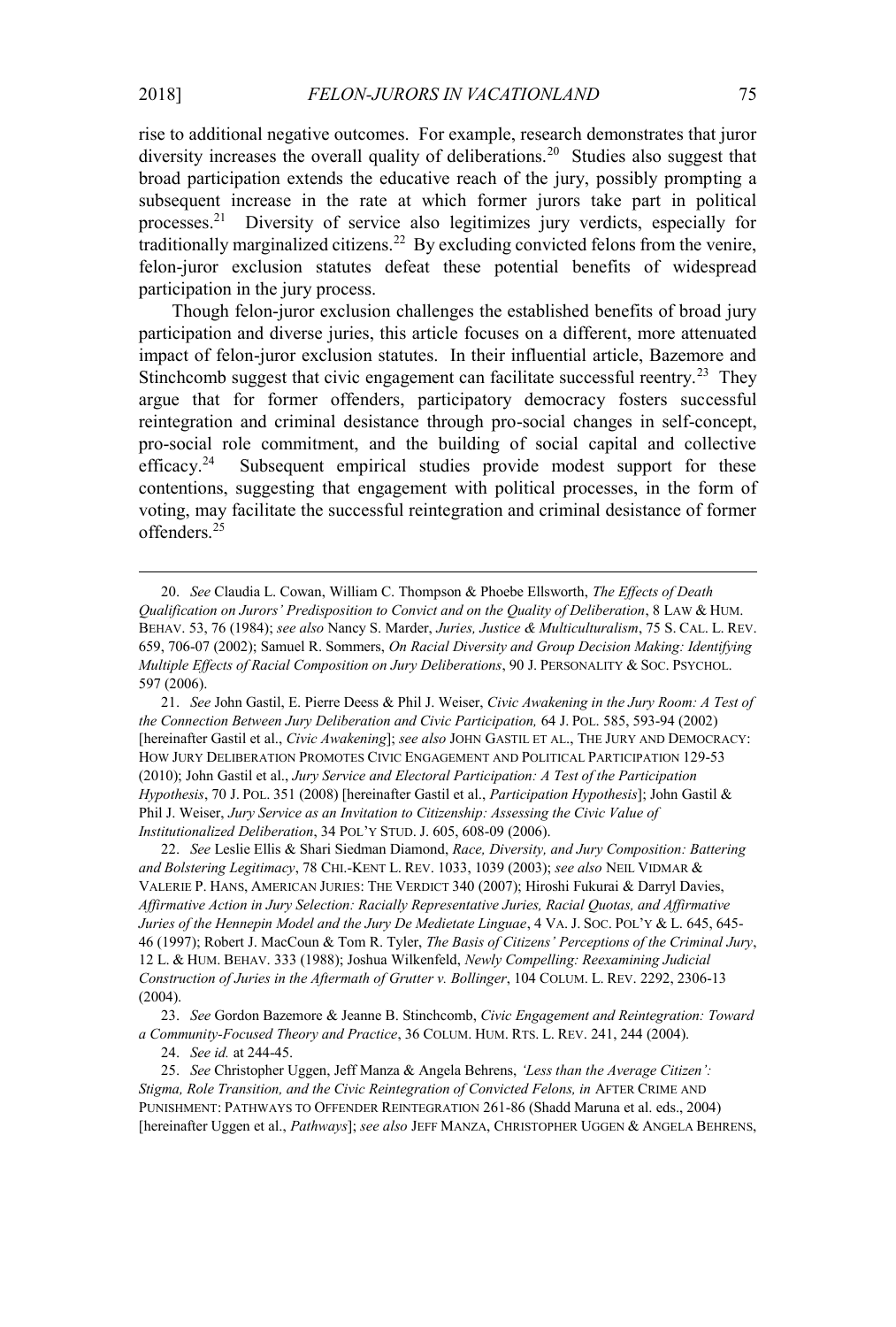Building on and expanding this line of research, I argue that civic engagement through jury service can promote the successful reentry of former offenders. Using Maine as a laboratory, I conducted an exploratory field study from 2012-2015, examining (1) convicted felons' views of Maine's jury system and their role in that system,<sup>26</sup> and (2) court personnel's views of convicted felons and their inclusion in Maine's jury process.<sup>27</sup> Drawing on these findings, I contend that jury service is optimally positioned as a vehicle for furthering reintegration and criminal desistance, and that Maine is a model for reform.

Part II details the evolution of inclusive juror eligibility criteria in the United States. Part III provides an overview of the history of felon-juror exclusion, noting Maine's divergence from the majority of U.S. jurisdictions. Part IV presents findings from the first field study to focus on Maine's unique policy of felon-juror inclusion. Part V situates those findings in a broader discussion of civic engagement and successful reintegration/criminal desistance, drawing on Bazemore and Stinchcomb's theoretical model and subsequent studies on the topic. Part VI concludes, suggesting that juries can enhance reentry initiatives and highlighting Maine's unique policy of inclusion.

#### II. THE AMERICAN JURY: A HISTORY OF INCREASING INCLUSIVITY

The Sixth Amendment of the U.S. Constitution entitles a criminal defendant to a trial by an impartial jury.<sup>28</sup> Traditionally, the Supreme Court interpreted this "impartiality doctrine"<sup>29</sup> as applying solely to individual jurors.<sup>30</sup> Under that view, the Sixth Amendment mandated only that a jury include those free of bias or those able to set aside biases and "conscientiously apply the law and find the facts."<sup>31</sup>

Yet, in a series of cases beginning in 1940, the Court altered its interpretation of the impartiality doctrine. Under this new interpretation, the Court emphasized that impartiality requires not only unbiased jurors, but also a representative jury

LOCKED OUT: FELON DISENFRANCHISEMENT AND AMERICAN DEMOCRACY 137-63 (2006) [hereinafter MANZA ET AL., LOCKED OUT]; Binnall (2018), *supra* note 5; Bryan Lee Miller & Joseph F. Spillane, *Civil Death: An Examination of Ex-Felon Disenfranchisement and Reintegration*, 14 PUNISHMENT & SOC'Y 402, 422-23 (2012).

<sup>26.</sup> *See* Binnall (2018), *supra* note 5.

<sup>27.</sup> *See* James M. Binnall, *Exorcising Presumptions: Judges and Attorneys Contemplate 'Felon-Juror Inclusion' in Maine*," JUST. SYS. J. (forthcoming 2018) (manuscript at 26-27), available at https://papers.ssrn.com/sol3/papers.cfm?abstract\_id=3226728 [perma.cc/JL3Z-YTHR].

<sup>28.</sup> U.S. CONST. amend. VI.

<sup>29.</sup> *See generally* Meiring de Villiers, *The Impartiality Doctrine: Constitutional Meaning and Judicial Impact*, 34 AM. J. TRIAL ADVOC. 71 (2010); Scott W. Howe, *Juror Neutrality or an Impartiality Array? A Structural Theory of the Impartial Jury Mandate*, 70 NOTRE DAME L. REV. 1173 (1995).

<sup>30.</sup> *See, e.g.*, Irvin v. Dowd, 366 U.S. 717 (1961); United States v. Wood, 299 U.S. 123 (1936); Reynolds v. United States, 98 U.S. 145 (1878); JEFFREY ABRAMSON, WE THE JURY: THE JURY SYSTEM AND THE IDEAL OF DEMOCRACY, 105-15 (1994).

<sup>31.</sup> Morgan v. Illinois, 504 U.S. 719, 742 (1992) (Scalia, J., dissenting) (quoting Wainwright v. Witt, 469 U.S. 412, 423 (1985)); *see also* Holland v. Illinois, 493 U.S. 474 (1990); Lockhart v. McCree, 476 U.S. 162 (1986); Logan v. United States, 144 U.S. 263, 298 (1892); Mark Cammack, *In Search of the Post-Positivist Jury*, 70 IND. L. J. 405 (1995).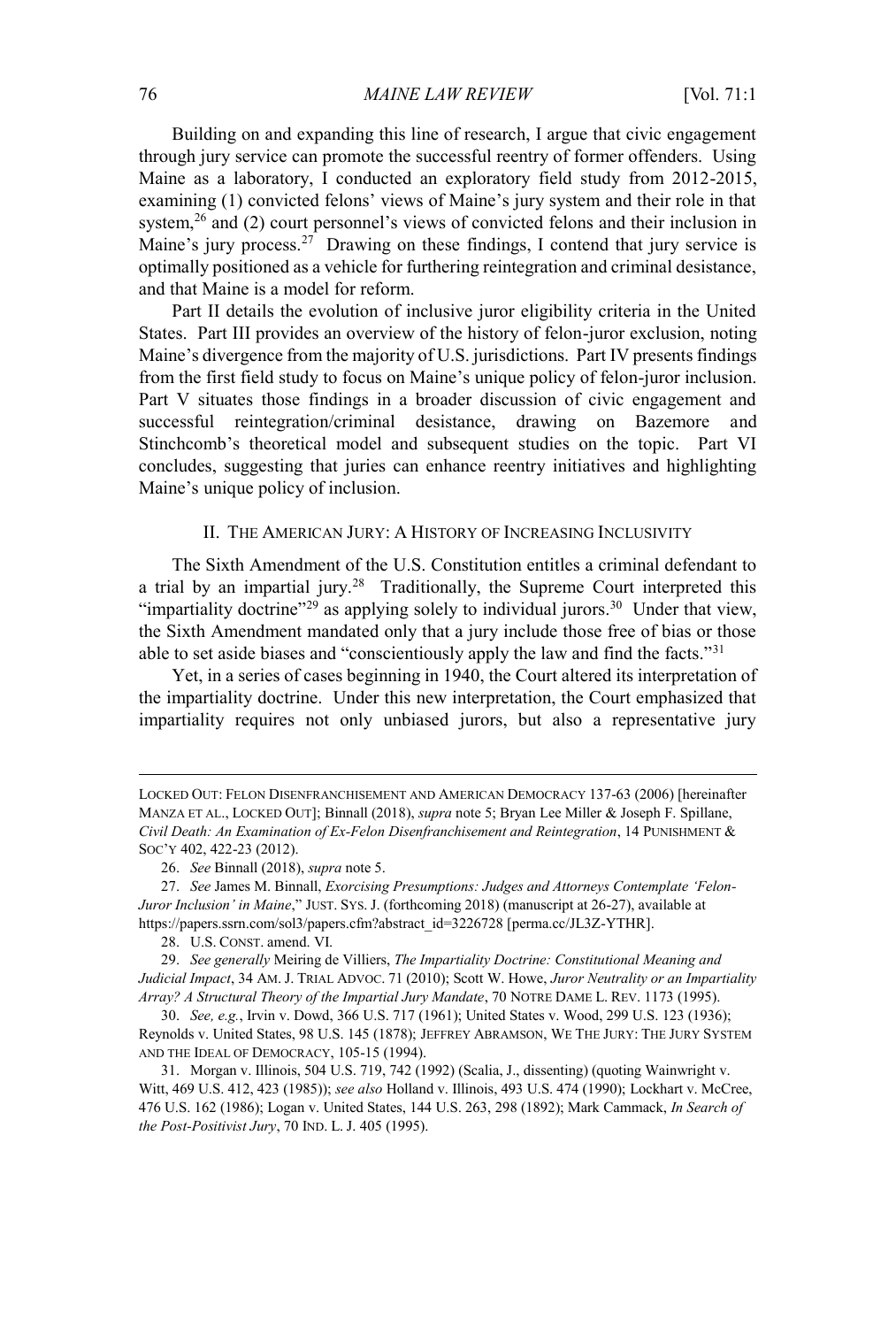comprised of diverse views and perspectives.<sup>32</sup> The Court theorized that varied life experiences necessarily yield richer and higher quality deliberations.<sup>33</sup> The Supreme Court's decisions regarding jury inclusiveness divide into roughly two categories: those focused on the formation of the jury venire and those centered on the exercise of peremptory challenges.<sup>34</sup> The exclusion of convicted felons from the jury pool occurs prior to the formation of the venire and thus implicates jurisprudence focused on discriminatory jury selection procedures early in the process.

As early as 1880, the Supreme Court invalidated a racially discriminatory jury selection scheme. In *Strauder v. West Virginia,* the Court held that a statute prohibiting African-Americans from serving as jurors violated the Fourteenth Amendment's Equal Protection Clause.<sup>35</sup> Between 1880 and 1975, the Court intermittently struck down several overtly prejudicial jury selection procedures under the same equal protection analysis.<sup>36</sup> In 1940, however, the Court seemingly began to alter its approach to such cases, reassessing the meaning of impartiality.

In *Smith v. Texas*, the Court overturned the appellant's conviction, finding that African Americans were "systematically excluded from grand jury service solely on account of their race and color."<sup>37</sup> For the first time, the Court did not merely prohibit exclusion but also hinted that impartiality necessitates inclusion and representativeness. The Court noted that "[i]t is part of the established tradition in the use of juries as instruments of public justice that the jury be a body *truly representative of the community*."<sup>38</sup>

Two years later, in *Glasser v. United States*, the Court again confronted a discriminatory jury selection scheme.39 The selection procedures in *Glasser* limited eligible women jurors to only members of the League of Women.<sup>40</sup> Though the Court rejected Glasser's claim for lack of evidence, the Court expanded on Smith's holding, enunciating what has come to be known as the cross-section requirement. The Court stated,

[T]he officials charged with choosing federal jurors may exercise some discretion to the end that competent jurors may be called. But they must not allow the desire for competent jurors to lead them into selections which do not comport with the concept of the jury as a cross-section of the community. Tendencies, no matter how slight, toward the selection of jurors by any method other than a process which will insure a trial by a representative group are undermining processes weakening the

40. *Id.* at 83-84.

<sup>32.</sup> *See* ABRAMSON, *supra* note 30, at 115-18; Ellis & Diamond, *supra* note 22, at 1033-58.

<sup>33.</sup> Peters v. Kiff, 407 U.S. 493, 503-04 (1972).

<sup>34.</sup> Jeffrey S. Brand, *The Supreme Court, Equal Protection, and Jury Selection: Denying that Race Still Matters*, 1994 WIS. L. REV. 511 (1994).

<sup>35.</sup> Strauder v. West Virginia, 100 U.S. 303, 305 (1879).

<sup>36.</sup> *See, e.g.,* Avery v. Georgia, 345 U.S. 559, 561-63 (1953); Patton v. Mississippi, 332 U.S. 463, 465-69 (1947); Pierre v. Louisiana, 306 U.S. 354, 357, 362 (1939); Hale v. Kentucky, 303 U.S. 613, 616 (1938); Norris v. Alabama, 294 U.S. 587 (1935).

<sup>37.</sup> Smith v. Texas, 311 U.S. 128, 129 (1940).

<sup>38.</sup> *Id*. at 130 (emphasis added).

<sup>39.</sup> Glasser v. United States, 315 U.S. 60 (1942).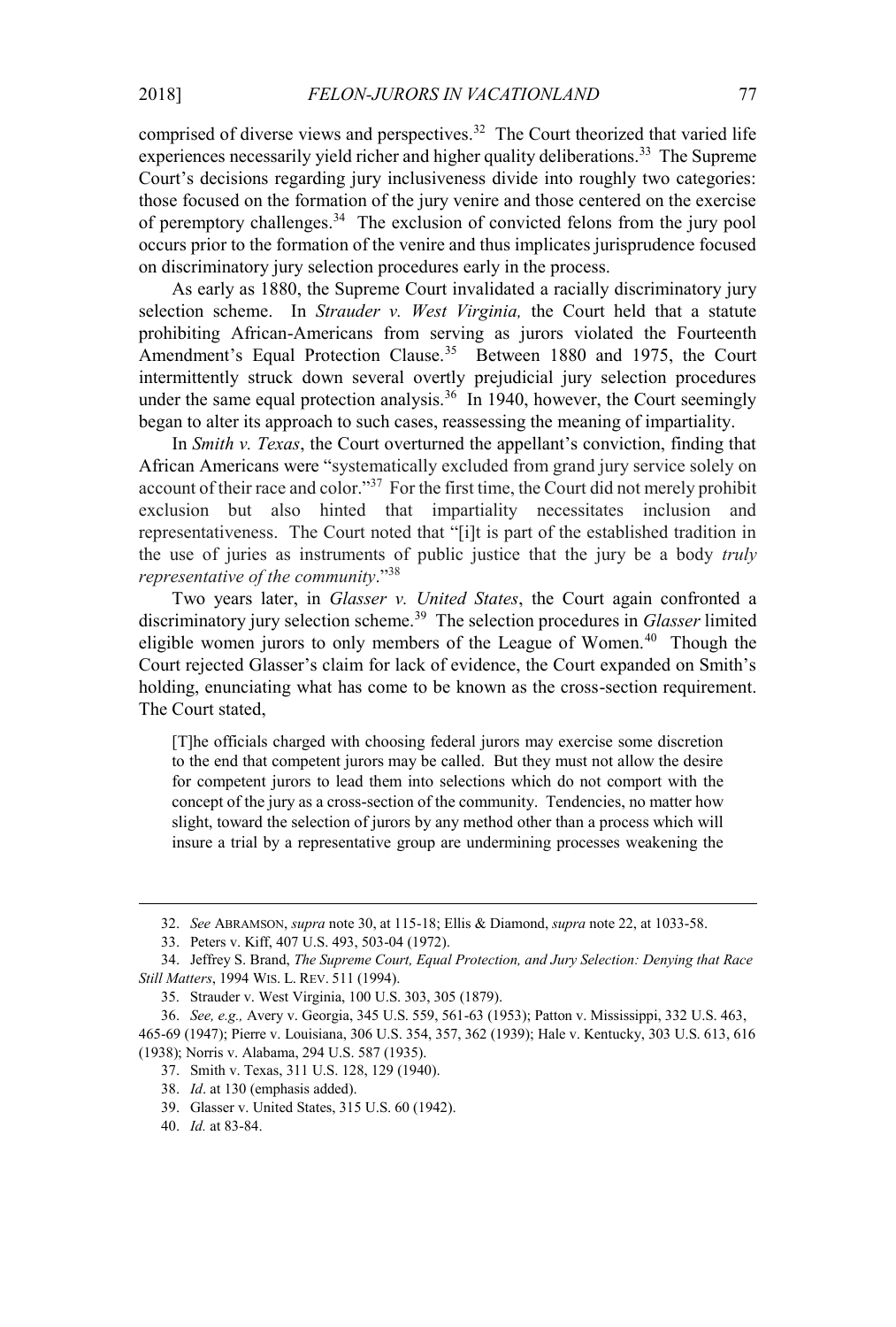institution of jury trial, and should be sturdily resisted.<sup>41</sup>

Four years after *Glasser*, in *Thiel v. Southern Pacific Railroad Company*, the Court again assessed discriminatory jury selection processes under fair cross-section principles.42 At issue in *Thiel* was the exclusion of daily wage earners from jury rolls. Thiel claimed that engineering jury pools in such a way gave wealthy railroad owners an impermissible litigation advantage. Building on their holding in *Glasser*, the Court explained:

The American tradition of trial by jury, considered in connection with either criminal or civil proceedings, necessarily contemplates an impartial jury drawn from a cross-section of the community. This does not mean, of course, that every jury must contain representatives of all the economic, social, religious, racial, political and geographical groups of the community; frequently such complete representation would be impossible. But it does mean that prospective jurors shall be selected by court officials without systematic and intentional exclusion of any of these groups. Recognition must be given to the fact that those eligible for jury service are to be found in every stratum of society. Jury competence is an individual rather than a group or class matter. That fact lies at the very heart of the jury system. To disregard it is to open the door to class distinctions and discriminations which are abhorrent to the democratic ideals of trial by jury. $43$ 

In 1946, the Court also decided *Ballard v. United States*, and again invalidated a jury formation system because it excluded women—all women—from the jury pool.44 In *Ballard*, the Court once more stressed that a jury *must* represent the community from which it is drawn.<sup>45</sup> The Court also held that by excluding women from juries, the selection procedures at issue deprived potential litigants of viewpoints that may impact deliberations and verdict outcomes. As the Court carefully explained,

[i]t is said . . . that an all-male panel drawn from the various groups within a community will be as truly representative as if women were included. The thought is that the factors which tend to influence the action of women are the same as those which influence the action of men—personality, background, economic status—and not sex. Yet it is not enough to say that women when sitting as jurors neither act nor tend to act as a class. Men likewise do not act as a class. But if the shoe were on the other foot, who would claim that a jury was truly representative of the community if all men were intentionally and systematically excluded from the panel? The truth is that the two sexes are not fungible; a community made up exclusively of one is different from a community composed of both; *the subtle interplay of influence one on the other is among the imponderables*. *To insulate the courtroom from either may not in a given case make an iota of difference. Yet a flavor, a distinct quality is lost if either sex is excluded.* The exclusion of one may indeed make the jury less representative of the community than would be true if an

<sup>41.</sup> *Id.* at 86 (emphasis added),

<sup>42.</sup> Thiel v. S. Pac. Co., 328 U.S. 217 (1946).

<sup>43.</sup> *Id*. at 220 (internal citations omitted).

<sup>44.</sup> Ballard v. United States, 329 U.S. 187 (1946).

<sup>45.</sup> *Id.* at 195.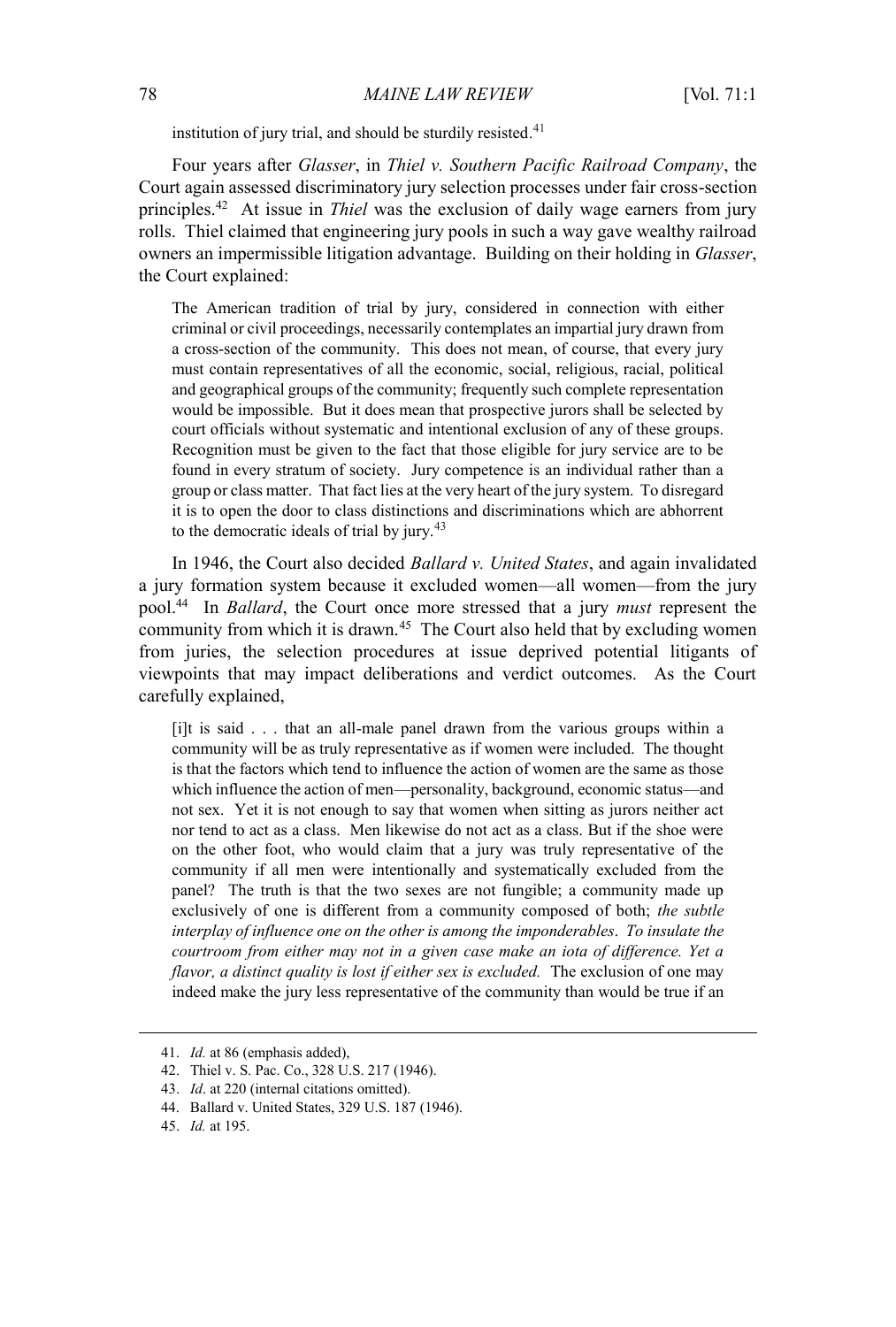economic or racial group were excluded.<sup>46</sup>

Though the Court alluded to the cross-sectional requirement in *Smith, Glasser, Thiel*, and *Ballard*, the Court decided those cases based on its supervisory powers over federal courts and federal jury selection procedures. The next step in the evolution of the cross-section requirement did not come until 1968 with the Jury Selection and Service Act ("JSSA").<sup>47</sup> The JSSA states,

[A]ll litigants in Federal courts entitled to trial by jury shall have the right to grand and petit juries selected at random from a fair cross section of the community . . . [and] all citizens shall have the opportunity to be considered for service on grand and petit juries in the district courts of the United States . . . .48

Thus, with the JSSA, Congress codified the cross-section requirement and the policy of inclusion promulgated by the Court during the 1940s.

Soon after the passage of the JSSA, in 1975, the Supreme Court constitutionalized the cross-section requirement. The Court did so by expanding its interpretation of the Sixth Amendment's impartiality doctrine. In *Taylor v. Louisiana*, the Court held that "the selection of a petit jury from a representative cross section of the community is an essential component of the Sixth Amendment right to a jury trial."<sup>49</sup> *Taylor* represents the Court's official recognition of the crosssection doctrine as a constitutionally guaranteed right of a litigant.

The cross-section requirement demonstrates the Court's clear preference for inclusive jury selection procedures. Additionally, and perhaps more importantly, the Court's preference for inclusiveness and the development of the cross-section requirement are rooted in a reinterpretation of the notion of impartiality. In a sense, the Court has determined that an impartial jury requires a mix of biases and prejudices.50 In turn, as precedent makes clear, the Court contemplates the possibility that exclusion of any group or class from jury service can result in less effective deliberations and potentially inaccurate verdicts. Still, the vast majority of U.S. jurisdictions banish convicted felons from the jury service, seemingly in direct contention with the spirit of the cross-section doctrine, assuming that the inclusion of convicted felons would diminish rather than bolster the deliberation process.

#### III. THE HISTORY OF FELON-JUROR EXCLUSION: MAINE BREAKS RANKS

Unlike the U.S. history of inclusive juror eligibility, the history of felon-juror exclusion is rather unremarkable. The practice of excluding convicted felons from the jury process originated in ancient Greece. Ancient Greek law characterized convicted criminals as "infamous," prohibiting them from taking part in all civic activities. The ancient Greeks imposed such sanctions retributively and as a general deterrent to other potential criminal offenders. Later, the Romans also adopted a

<sup>46.</sup> *Id.* at 193-94 (emphasis added).

<sup>47. 28</sup> U.S.C. § 1861 (2000).

<sup>48.</sup> *Id*.

<sup>49.</sup> Taylor v. Louisiana, 419 U.S. 522, 528 (1975).

<sup>50.</sup> ABRAMSON, *supra* note 30, at 10-11.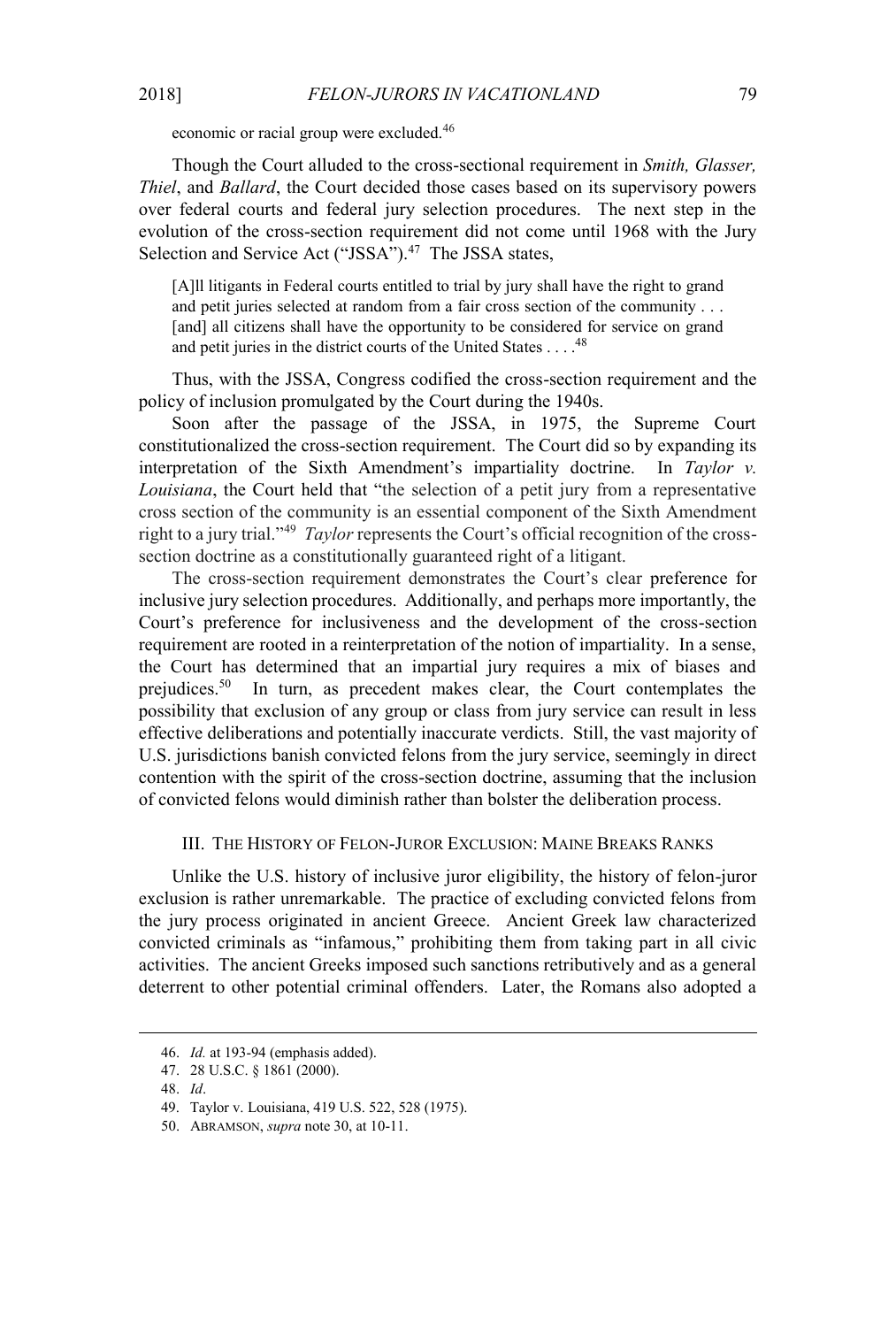version of "infamy," developing a series of complex statutes outlining civic disabilities that applied to convicted criminals.<sup>51</sup> After the fall of the Roman Empire, Germanic tribes imposed civic exclusion through a process of "outlawry."<sup>52</sup> That process conceived of crime as an offense against society, authorizing society to retaliate by, in part, stripping offenders of their civil rights.<sup>53</sup> As English law evolved, outlawry transformed into the more formal process of "attainder."<sup>54</sup> Citizens convicted of serious felonies were labeled "attained," and suffered "civil death" whereby they forfeited all civil rights and were prohibited from participating in most civic activities.<sup>55</sup> One such activity was appearing in court as a juror.<sup>56</sup>

Around the time of the Founding, while colonists fought to break free of English rule, the concepts of "civil death" and the exclusion of convicted felons from jury service were part of early American jurisprudence. As early as 1799, several states imposed civil death statutes.<sup>57</sup> The development of such statutes signals a trend in the history of civic restrictions—the unquestioning adoption of traditional practices.

Along these lines, the only significant development in the history of felon-juror exclusion in America was the transition from subjective to objective juror eligibility criteria.58 Around 1800, while criminal history was not a formal disqualification from juror service, the common law, civil death statutes, and other narrowing requirements (such as requirements that jurors be male property owners of good character) ensured that convicted felons almost never found their way onto a jury.<sup>59</sup> Only later, in 1850, when voting and jury service were formally extended to larger segments of the population, did jurisdictions begin to statutorily restrict juror eligibility.<sup>60</sup> By the early 1900s, felon-juror exclusion statutes were relatively common in the United States.<sup>61</sup>

Since the early 1900s, jurisdictional policies regarding felon-juror exclusion have fluctuated only minimally, sometimes evolving towards less restrictive eligibility criteria and often towards more restrictive eligibility criteria. Today, Maine is the only U.S. jurisdiction that does not restrict the opportunity for convicted felons to take part in jury service, but that was not always the case. Early in Maine's history, it too excluded convicted felons from the jury process.

In 1652, the Massachusetts Bay Colony annexed what is now the state of Maine.

 $\overline{a}$ 

58. Kalt, *supra* note 5, at 178.

<sup>51.</sup> Mirjan R. Damaska, *Adverse Legal Consequences of Conviction and Their Removal: A Comparative Study*, 59 J. CRIM. L., CRIMINOLOGY,&POLICE SCI. 347, 351 (1968).

<sup>52.</sup> Walter Matthews Grant et al., *The Collateral Consequences of a Criminal Conviction*, 23 VAND. L. REV. 929, 942 (1970).

<sup>53.</sup> H. Erle Richards, *Is Outlawry Obsolete?*, 18 L. Q. REV. 297, 298 (1902).

<sup>54.</sup> Grant et al., *supra* note 52, at 942.

<sup>55.</sup> *Id.* at 942-43.

<sup>56.</sup> *Id.* at 942.

<sup>57.</sup> *Id.* at 950.

<sup>59.</sup> *See id.* at 178-79; *see generally* Alec. C. Ewald, *'Civil Death': The Ideological Paradox of Criminal Disenfranchisement Law in the United States*, 2002 WISC. L. REV. 1045 (2002); Alec C. Ewald & Marnie Smith, *Collateral Consequences of Criminal Convictions in American Courts; The View from the State Bench*, 29 JUST. SYS. J. 145 (2008).

<sup>60.</sup> *See* Kalt, *supra* note 5, at 179-80.

<sup>61.</sup> Kalt, *supra* note 5, at 184.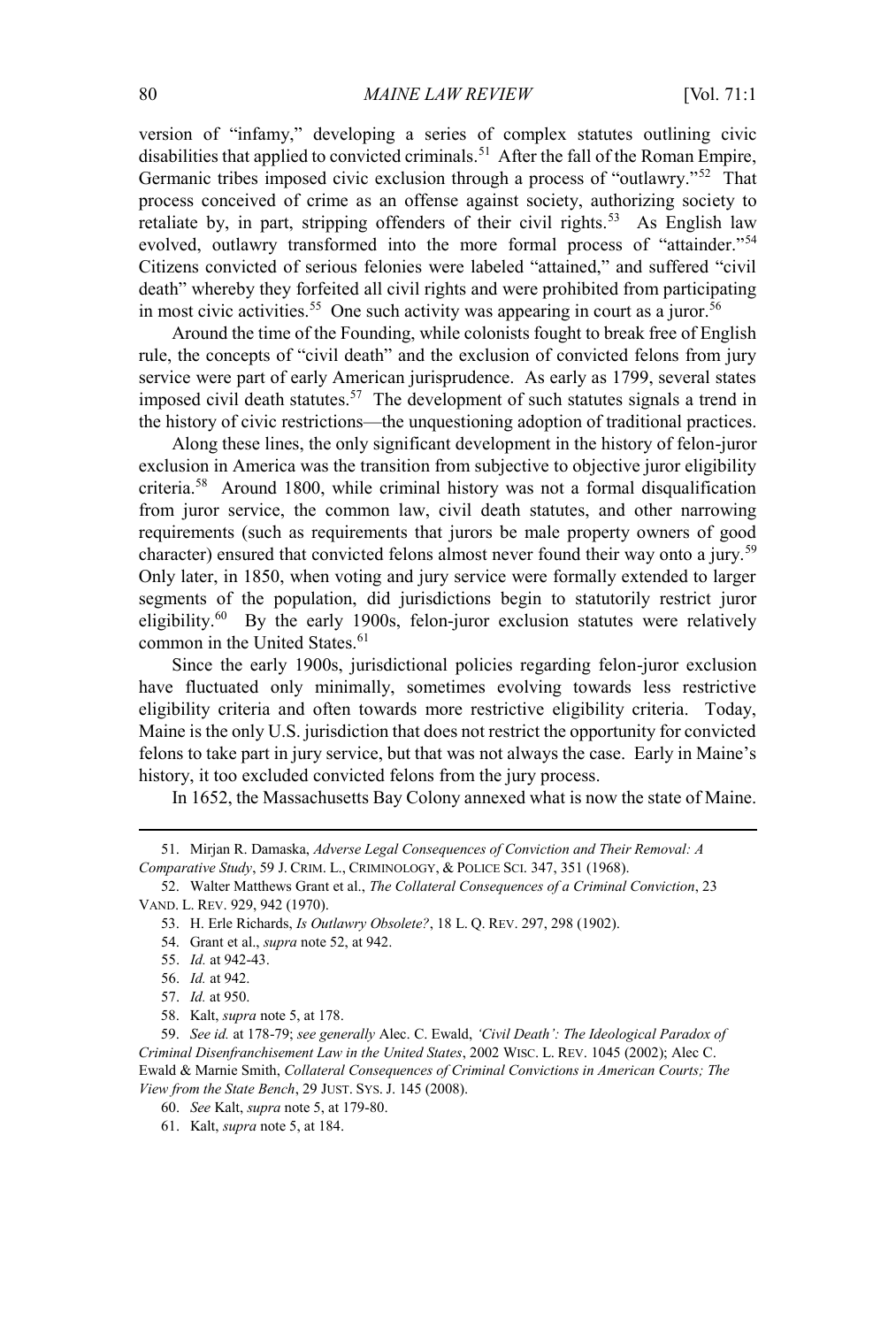From 1652 until the passage of the 1802-1803 Acts and Resolves of Massachusetts ("Acts and Resolves"), English common law governed juror eligibility in that region. Under English common law, only *liberos et legales homines* (free and lawful men) were eligible to take part in the jury process.<sup>62</sup> That exclusion continued with the Acts and Resolves (Massachusetts, 1802-1803). Chapter 92 of the Acts and Resolves states "if any person, whose name shall be put into either (jury selection) box, shall be convicted of any Scandalous crime, or be guilty of any gross immorality, his name shall be withdrawn from the Box, by the Selectmen of his town."<sup>63</sup> Thus, early in its history, Maine prohibited convicted felons from serving on juries. In 1820, as part of the Missouri Compromise, Maine achieved statehood and continued to track Massachusetts's policy of mandatorily excluding convicted felons from jury service.<sup>64</sup> From 1821 to 1981, the mandatory language of Maine's felon jury exclusion policy went virtually unchanged, stating that jury commissioners "shall" disqualify prospective jurors "convicted of a scandalous crime" or a "gross immorality."<sup>65</sup>

Maine's policy regarding felonious jurors underwent its first substantive revision in 1971, when it tied a convicted felon's right to sit on a jury to his right to vote.<sup>66</sup> The provision read, "[a] prospective juror is disqualified to serve on a jury if he ... has lost the right to vote."<sup>67</sup> This language, however, did not change convicted felons' status, as Maine has never curtailed their right to vote.<sup>68</sup> In 1981, Maine repealed Section 1254's mandatory exclusion of prospective jurors "convicted of any scandalous crime or gross immorality,"<sup>69</sup> and removed the provision linking juror eligibility to voting rights.<sup>70</sup> The present statute governing juror eligibility in Maine makes no mention of convicted felons. In effect, Maine has allowed convicted felons to serve as jurors since 1981 and is now the only jurisdiction that places no restriction on their opportunity to serve.

#### IV. CIVIC ENGAGEMENT, CRIMINAL DESISTANCE, AND JURY SERVICE

Traditionally, scholars and practitioners have viewed former offenders' levels of community engagement as an outcome measure of reintegration and criminal desistance.71 Such a view holds that reintegration and criminal desistance, if

67. *Id.* 

 $\overline{a}$ 

69. P.L. 1981, ch. 705, § G13.

70. *Id.* § G4.

71. *See generally* Sherri Doherty, Pamela Forrester, Amanda Brazil & Flora I. Matheson, *Finding Their Way: Conditions for Successful Reintegration Among Women Offenders*, 53 J. OFFENDER REHAB. 562 (2014); Elaine Gunnison & Jaqueline B. Helfgott, *Factors that Hinder Offender Reentry Success: A* 

<sup>62. 3</sup> WILLIAM BLACKSTONE, COMMENTARIES \*352.

<sup>63.</sup> Act of Feb. 28, 1803, ch. 92, 1802-1803 Mass. Acts 173.

<sup>64.</sup> P.L. 1821, ch. 84, § 3.

<sup>65.</sup> R.S. ch. 135, § 6 (1841) (from 1821 to 1981, Maine law mandatorily excluded convicted felons from jury service.)

<sup>66.</sup> P.L. 1971, ch. 391, § 1.

<sup>68.</sup> *See* 21-A M.R.S.A. § 112 (2017). In an email on November 11, 2011, Sue Wright, reference librarian for the Maine State Law and Legislature Reference Library, confirmed that Maine has never taken away convicted felons' right to vote.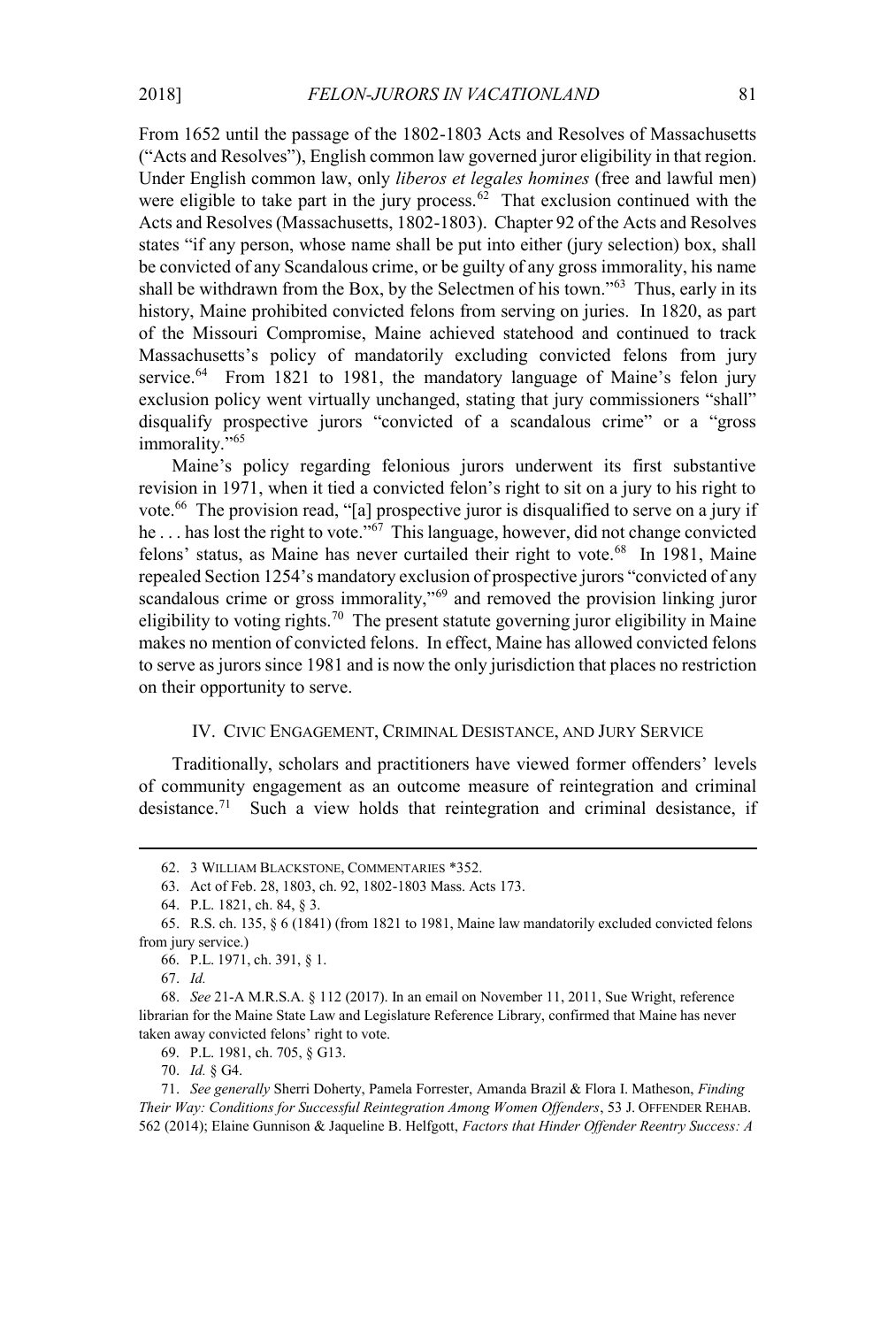successful, will *result* in the community engagement of former offenders.<sup>72</sup> Other scholars argue that community engagement is a necessary precursor to successful reintegration and successful criminal desistance.<sup>73</sup> Taking this view, former offenders' success *requires* that they be given opportunities to take part in political, social, and civic processes.<sup>74</sup> The jury, this article suggests, is an apt opportunity for meaningful community engagement that can spawn pro-social change among former offenders.

Bazemore and Stinchcomb argue that civic engagement through democratic participation can facilitate successful reintegration.<sup>75</sup> In particular, they note that civic engagement fosters pro-social change at the micro, intermediate, and macro levels.76 They suggest that civic engagement facilitates change in the self-concept of former offenders at the micro level.<sup>77</sup> At the intermediate level, they argue that civic engagement provides former offenders with pro-social roles, offering guidance and structure that curbs criminality.<sup>78</sup> Finally, at the macro level, Bazemore and Stinchcomb contend that civic engagement builds social capital and creates collective efficacy in a community. They assert that this efficacy serves as a check on criminal behavior by strengthening bonds within the community and making it more likely that the community can detect and prevent criminal activity at its early stages.<sup>79</sup>

Bazemore and Stinchcomb's argument, proffered in the context of felon voter enfranchisement, does not consider jury service, an institution proven to prompt changes among its participants and which is arguably the most direct form of democratic participation.<sup>80</sup> Likewise, subsequent empirical research on civic

74. Fox, *supra* note 73, at 91.

76. *See generally id*.

77. *Id*. at 247 ("First, at the micro or social-psychological level, interactionist theories have focused attention on how the transformation of offender identities has promoted desistance and reintegration.").

78. *Id*. at 248 ("At the mid-range level, a second body of literature in life course research has documented the importance of informal social control, community support, and conventional commitments to formal roles in families, work, and other institutions as former offenders make the transition from involvement in criminal activity to law-abiding lifestyles." (emphasis omitted)).

79. *Id*. at 249-50 ("This community level research in the tradition of social disorganization theory emphasizes the differential capacity of communities to develop shared norms and values and build relationships of trust and reciprocity as social capital. Such social capital is believed to provide the basis for collective efficacy, or the capacity of community members to intervene effectively in response to crime and disorder." (emphasis omitted)).

80. GASTIL ET AL., *supra* note 21, at 49; Gastil et al., *Civic Awakening*, *supra* note 21, at 592; Gastil et al., *Participation Hypothesis*, *supra* note 21; Gastil & Weiser, *supra* note 21, at 615.

*View from Community Corrections Officers*, 55 INT'L J. OFFENDER THERAPY & COMP. CRIMINOLOGY 287 (2011); Alison J. Shinkfield & Joseph Graffam, *Community Reintegration of Ex-Prisoners: Type and Degree of Change in Variables Influencing Successful Reintegration*, 53 INT'L J. OFFENDER THERAPY & COMP. CRIMINOLOGY 29 (2009).

<sup>72.</sup> Shinkfield & Graffam, *supra* note 71.

<sup>73.</sup> *See* Kathryn J. Fox, *Theorizing Community Integration as Desistance-Promotion*, 42 CRIM. JUST.&BEHAV. 82, 91 (2015); *see generally* Gordon Bazemore & Carsten Erbe, *Operationalizing the Community Variable in Offender Reintegration: Theory and Practice for Developing Intervention Social Capital*, 1 YOUTH VIOLENCE & JUV. JUST. 246 (2003).

<sup>75.</sup> *See* Bazemore & Stinchcomb, *supra* note 23.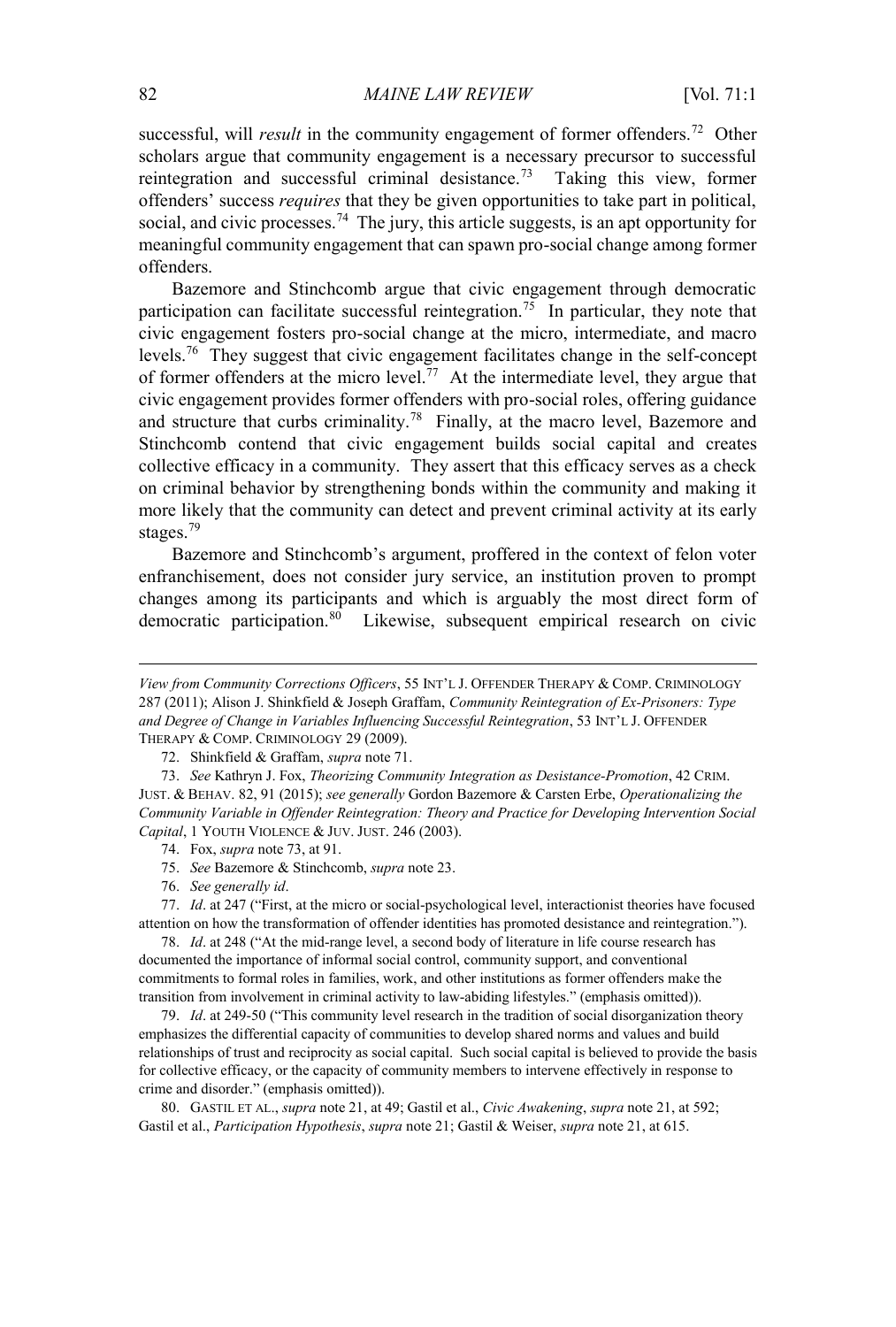engagement and criminal desistance focuses only on the statutory restrictions on felon voting.81 Prior research on criminal desistance and the power of the jury as a transformative change agent suggests that like voting, jury service can facilitate the successful reentry of former offenders.

#### *A. Theories of Criminal Desistance*

Criminal desistance is a difficult concept to operationalize.<sup>82</sup> Over time, scholars have subscribed to varying conceptions of the topic.<sup>83</sup> Drawing on Edwin Lemert's theory of deviance, $84$  several scholars suggest that cessation of criminal conduct does not by itself amount to criminal desistance.<sup>85</sup> Instead, criminal desistance divides into three phases: primary desistance, secondary desistance, and tertiary desistance.<sup>86</sup>

Primary desistance refers to any break from criminal activity, $87$  duration notwithstanding.88 Yet, such a break can be fleeting. Consider Maruna's reference to an old joke, "stopping smoking is easy—I do it every week."<sup>89</sup> This quip succinctly captures the fleeting nature of primary desistance.<sup>90</sup>

Secondary desistance, on the other hand, involves both a break from criminal activity and a marked pro-social change in the self-concept of the former offender.<sup>91</sup> As Maruna et al. explain, the key distinctions between primary and secondary desistance then are "identifiable and measurable changes at the level of personal

83. *See, e.g.*, Anthony Bottoms et al., *Towards Desistance: Theoretical Underpinnings for Empirical Study*, 43 HOW. J. CRIM. JUST. 368 (2004); Shawn D. Bushway et al., *An Empirical Framework for Studying Desistance as a Process*, 39 CRIMINOLOGY 491, 491-92 (2001).

86. Shadd Maruna, Russ Immarigeon & Thomas P. LeBel, *Ex-Offender Reintegration: Theory and Practice*, *in* AFTER CRIME AND PUNISHMENT: PATHWAYS TO OFFENDER REINTEGRATION 19 (2004) (primary and secondary criminal desistance); Fox, *supra* note 73, at 91-92 (tertiary criminal desistance).

87. Maruna et al., *supra* note 86, at 19 (defining "primary desistance" as a "lull or crime-free gap in the course of a criminal career").

88. *Id.*

1

89. MARUNA, *supra* note 85, at 17. This quote was originally attributed to Harris Dickson who, in response to an inquiry about whether he had quit playing poker replied, "I have; I've quit more'n a thousand times, every time the game breaks up." HARRIS DICKSON, DUKE OF DEVIL-MAY-CARE 14-15 (1905).

90. MARUNA, *supra* note 85, at 23 ("For example, a person can steal a purse on a Tuesday morning, then terminate criminal participation for the rest of the day. Is that desistance? Is it desistance if the person does not steal another purse for a week? A month? A year?").

91. *See id.*; *see also* NEAL SHOVER, GREAT PRETENDERS: PURSUITS AND CAREERS OF PERSISTENT THIEVES (1996); Peggy C. Giordano, Stephen, A. Cernkovich & Jennifer L. Rudolph, *Gender, Crime, and Desistance: Toward a Theory of Cognitive Transformation*, 107 AM. J. SOC. 990 (2002); Barry Vaughan, *The Internal Narrative of Desistance*, 47 BRIT. J. CRIMINOLOGY 390 (2007).

<sup>81.</sup> *See, e.g.*, Uggen et al., *Pathways*, *supra* note 25, at 277.

<sup>82</sup>*.* Sam King, *Early Desistance Narratives: A Qualitative Analysis of Probationers' Transitions Towards Desistance*, 15 PUNISHMENT & SOC'Y 147, 148 (2013).

<sup>84.</sup> *See generally* EDWIN M. LEMERT, SOCIAL PATHOLOGY:ASYSTEMATIC APPROACH TO THE THEORY OF SOCIOPATHIC BEHAVIOR (1951).

<sup>85.</sup> *See* SHADD MARUNA, MAKING GOOD: HOW EX-CONVICTS REFORM AND REBUILD THEIR LIVES 26-27 (2001).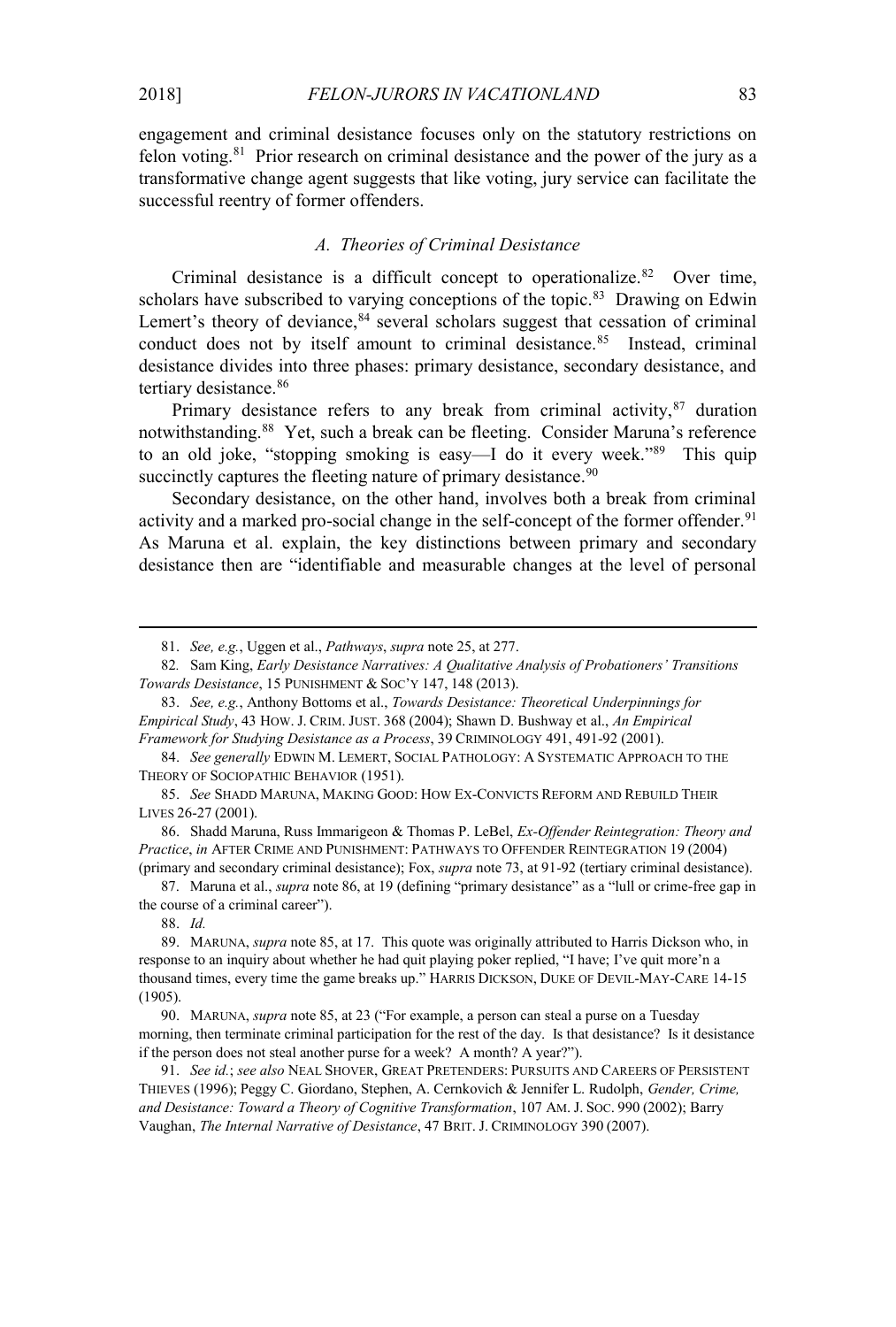identity or the 'me' of the individual."<sup>92</sup> How changes in a former offender's selfconcept occur involves both intrinsic motivations and external, structural forces.<sup>93</sup>

Shadd Maruna's exceptional research on criminal desistance suggests that former offenders take an active role in their own desistance process. Specifically, someone who successfully desists from criminal activity must, at some point in the desistance process, rectify their criminal past with their new and anticipated lawabiding present and future.<sup>94</sup> To do so, former offenders build "desistance narratives" to explain, not excuse, past deviance.<sup>95</sup> One method of explanation involves the reframing of a criminal past into a constructive experience, deriving meaning and value from prior deviance.<sup>96</sup>

Structure-centric views of criminal desistance take on various forms. Lifecourse theory argues that life events or "turning points" like marriage and employment shape former offenders' attitudes and behaviors.<sup>97</sup> They shape former offenders in two ways: (1) as a model promoting pro-social behaviors and (2) as a boundary inhibiting anti-social behaviors.<sup>98</sup> When an offender fills a pro-social role, he or she is informally provided a "skeleton script" for criminal desistance.<sup>99</sup> He or she is also informally saddled with strictures that constrain attitudes and behaviors that may prompt criminality.100

95. *Id*.; *see also* King, *supra* note 82, at 152 ("[I]t is the building of a desistance narrative which underpins the development of new identities . . . ."); Giordano et al., *supra* note 94; Vaughan, *supra* note 94.

96. MARUNA, *supra* note 85, at 98 ("Sometimes the benefits of having experienced crime and drug use are literal . . . . Ex-offenders say they have learned from their past lives, and this knowledge has made them wiser people."). Maruna also notes that this reframing of a criminal past often occurs through the use of what he terms a "redemption script." *Id*. at 87.

97. John H. Laub & Robert J. Sampson, *Turning Points in the Life Course: Why Change Matters to the Study of Crime*, 31 CRIMINOLOGY 301, 304 (1993); Robert J. Sampson & John H. Laub, *A Life-Course View of the Development of Crime*, 602 ANNALS OF THE AMER. ACAD. OF POL.&SOC. SCI. 2005, at 12, 38; *see also* ROBERT J. SAMPSON & JOHN H. LAUB, CRIME IN THE MAKING: PATHWAYS AND TURNING POINTS THROUGH LIFE (1993) (referring to "turning points" as "triggering events").

98. *See, e.g.*, JOHN H. LAUB & ROBERT J. SAMPSON, SHARED BEGINNINGS, DIVERGENT LIVES: DELINQUENT BOYS TO AGE 70 (2003) [hereinafter LAUB & SAMPSON, *Shared Beginnings*]; Ross L. Matseuda & Karen Heimer, *A Symbolic Interactionist Theory of Role Transitions*, *Role Commitments, and Delinquency,* in DEVELOPMENTAL THEORIES OF CRIM. & DELINQUENCY (1997) [hereinafter Matseuda & Heimer, *Symbolic Interactionist*]; Karen Heimer & Ross L. Matseuda, *Role-Taking, Role Commitment, and Delinquency: A Theory of Differential Social Control*, 59 AMER. SOC. REV. 365 (1994) [hereinafter Heimer & Matseuda, *Role-Taking*]; John H. Laub & Robert J. Sampson, *Understanding Desistance From Crime*, 28 CRIME & JUST. 1 (2001) [hereinafter Laub & Sampson, *Understanding*]; Ross L. Matsueda, *Reflected Appraisals, Parental Labeling, and Delinquency: Specifying a Symbolic Interactionist Theory*, 97 AM. J. SOC. 1577 (1992).

99. Judith Rumgay, *Scripts for Safer Survival: Pathways Out of Female Crime*, 43 HOW. J. CRIM. JUST. 405 (2004); *see also* Giordano et al., *supra* note 91, at 1035 (referring to this concept as "cognitive blueprints").

100. *See* Heimer & Matsueda, *Role-Taking*, *supra* note 98; LAUB & SAMPSON, *Shared Beginnings*, *supra* note 98; Laub & Sampson, *Understanding*, *supra* note 98.

<sup>92.</sup> Maruna et al. *supra* note 86, at 19.

<sup>93.</sup> Binnall (2018), *supra* note 5, at 7.

<sup>94.</sup> MARUNA, *supra* note 85, at 87 ("[D]esisting narrators . . . maintain this equilibrium by connecting negative past experiences to the present in such a way that the present good seems an almost inevitable outcome.").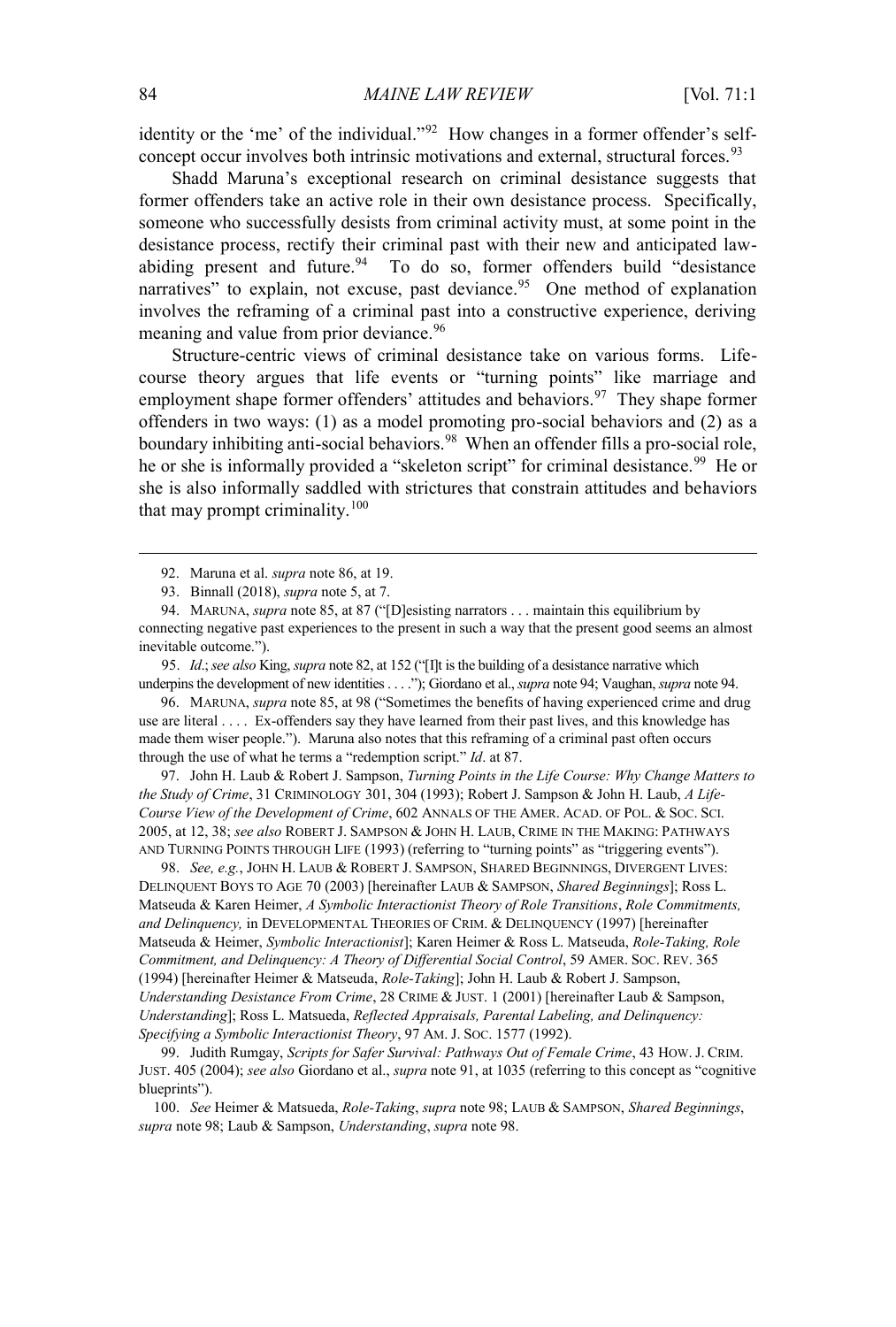Tertiary criminal desistance is the last phase of the criminal desistance process and accounts more fully for sociological factors.<sup>101</sup> As McNeil explains, tertiary criminal desistance occurs when an offender becomes—perhaps for the first time comfortable as a member of any given community.102 During this phase of the desistance process, aggregate or macro level, external forces promote criminal desistance by increasing a former offender's social capital and building a level of collective efficacy in the community.<sup>103</sup> At this point, complete immersion in the community serves to curb criminality and operates as a necessary precursor to successful desistance.<sup>104</sup>

#### *B. Felon-Voters and Criminal Desistance*

To date, only two empirical studies have explored civic participation as a means of promoting criminal desistance.105 Yet, these studies focus exclusively on voting and tend to demonstrate that participation in the electorate can prompt pro-social identity changes.106 More specifically, such research suggests that such changes are the result of intrinsic motivations (micro level), $107$  and structural variables (intermediate level).108

In the first empirical study of civic participation as a possible promoter of criminal desistance, Uggen et al. interviewed thirty-three prisoners, parolees, and probationers in Minnesota.<sup>109</sup> They found that subjects "link successful adult role transition to desistance from crime"<sup>110</sup> and that former offenders' civic role commitments contribute to the development and maintenance of a law-abiding identity.<sup>111</sup> In particular, they suggest that findings tend to show that "civic

104. Fox, *supra* note 102, at 69 ("Much of the recent literature on desistance agrees on a simple but central point: desistance usually hinges on the ability to develop *social capital . . . ."*); *see also* Daniel Lederman, Norman Loayza & Ana Maria Menendez, *Violent Crime: Does Social Capital Matter?*, 50 ECON. DEV.&CULTURAL CHANGE 509, 509 (2002) ("Social capital is broadly defined as the set of rules, norms, obligations, reciprocity, and trust embedded in social relations, social structures, and society's institutional arrangements that enables members to achieve their individual and community objectives.").

105. MANZA ET AL., LOCKED OUT, *supra* note 25, at 137-63; Uggen et al., *Pathways*, *supra* note 25, at 261-86; Miller & Spillane, *supra* note 25. *But see* Binnall (2018), *supra* note 5, at 4 (in this prior article, I discuss the possibility that jury service may facilitate criminal desistance).

106. MANZA ET AL., LOCKED OUT, *supra* note 25, at 137-63; Uggen et al., *Pathways*, *supra* note 25, at 261-86; Miller & Spillane, *supra* note 25 (the first two studies listed analyze the same data).

108. MANZA ET AL., LOCKED OUT, *supra* note 25, at 137-63; Uggen et al., *Pathways*, *supra* note 25, at 261-86.

<sup>101.</sup> Fergus McNeill, *Three Aspects of Desistance?,* IRISS (May 23, 2014),

https://blogs.iriss.org.uk/discoveringdesistance/2014/05/.

<sup>102.</sup> Kathryn J. Fox, *Civic Commitment: Promoting Desistance Through Community Integration*, 18 PUNISHMENT & SOC'Y 68, 69 (2016) ("[T]ertiary desistance refers to the more cemented state of desistance that results from a genuine sense of belonging, or integration into a pro-social community.").

<sup>103.</sup> *See generally* McNeill, *supra* note 101; Rachel N. Horan, *Restorative Justice: The Relevance of Desistance and Psychology*, 14 SAFER COMMUNITIES 147 (2015).

<sup>107.</sup> Miller & Spillane, *supra* note 25.

<sup>109.</sup> Uggen et al., *Pathways*, *supra* note 25, at 267.

<sup>110.</sup> *Id*. at 286.

<sup>111.</sup> *Id*.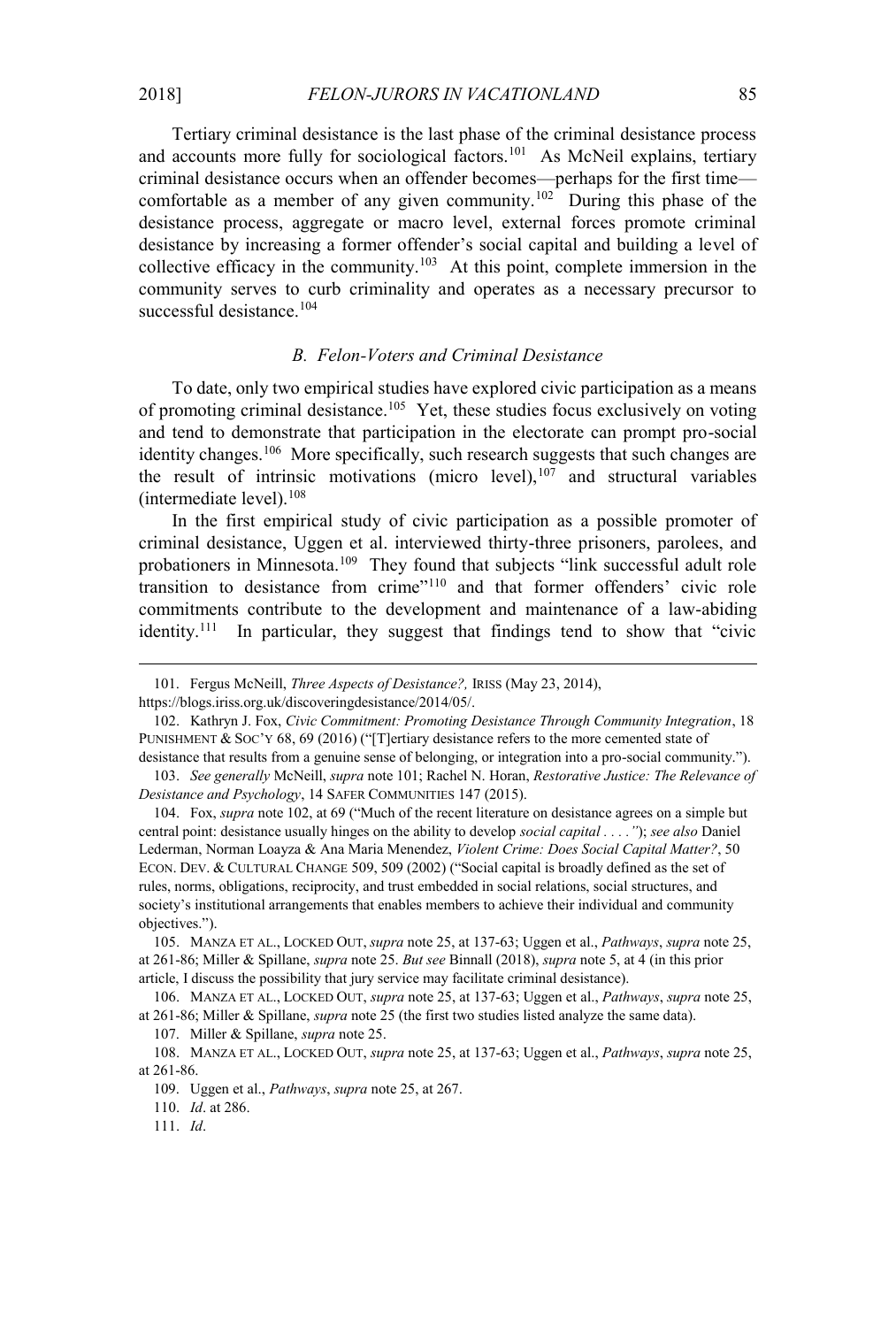reintegration and establishing an identity as a law-abiding citizen are central to the process of desistance from crime."<sup>112</sup> Analyzing the same data set, Manza et al. found that former offenders "think of themselves as citizens" and desire to fulfill civic roles.113 Also emphasizing role commitments, they explain that "to the extent that felons begin to vote and participate as citizens in their communities, there is some evidence that they will bring their behavior in line with the citizen role, avoiding further contact with the criminal justice system."<sup>114</sup>

In the second study exploring the possible effects of record-based voting restrictions on criminal desistance and reintegration, Miller and Spillane conducted semi-structured interviews with fifty-four disenfranchised convicted felons.<sup>115</sup> Thirty-nine percent of participants viewed felon-voter disenfranchisement statutes as "limiting, psychologically harmful, and stigmatizing," perceiving them to have an indirect impact on their ability to successfully reintegrate.<sup>116</sup> Data suggests that disenfranchisement negatively impacts the criminal desistance process by tying former offenders to their criminal pasts, making the reconceptualization or abandonment of a criminal identity nearly impossible.<sup>117</sup> Highlighting the importance of a former offender's ability to construct a plausible desistance narrative, Miller and Spillane caution that "scholars should remain alert to the manner in which long-term forms of invisible punishment impact ex-offenders' ability to sustain the work of developing 'a coherent prosocial identity for themselves."<sup>118</sup>

Taken together, empirical research on the prospect that civic reintegration—in the form of voting—suggests that casting a ballot facilitates criminal desistance. At the micro level, suffrage alters the self-concept of those who live with a felony criminal conviction. At the intermediate level, enfranchisement offers convicted felons a guide; a pro-social role to fill that promotes successful reintegration and criminal desistance. At the macro level, taking part in the electoral process helps to build former offenders' social capital by placing them in settings where new, prosocial contacts are likely to occur. Once established, such contacts create a community fabric that spawns a collective efficacy, whereby the community has a responsibility in the reentry process. No prior study explores jury service as a means of prompting such changes among former offenders.<sup>119</sup>

#### *C. The Jury as a Change Agent*

In his study of American democracy, Tocqueville recognized that the jury was more than merely a fact-finding tribunal: "To regard the jury simply as a judicial institution

<sup>112.</sup> *Id*. at 290.

<sup>113.</sup> MANZA ET AL., LOCKED OUT, *supra* note 25, at 163.

<sup>114.</sup> *Id*.

<sup>115.</sup> Miller & Spillane, *supra* note 25, at 410.

<sup>116.</sup> *Id*. at 423.

<sup>117.</sup> *Id*.

<sup>118.</sup> *Id*.

<sup>119.</sup> *But cf.* Binnall (2018), *supra* note 5 (discussing the possibility that jury service may facilitate criminal desistance).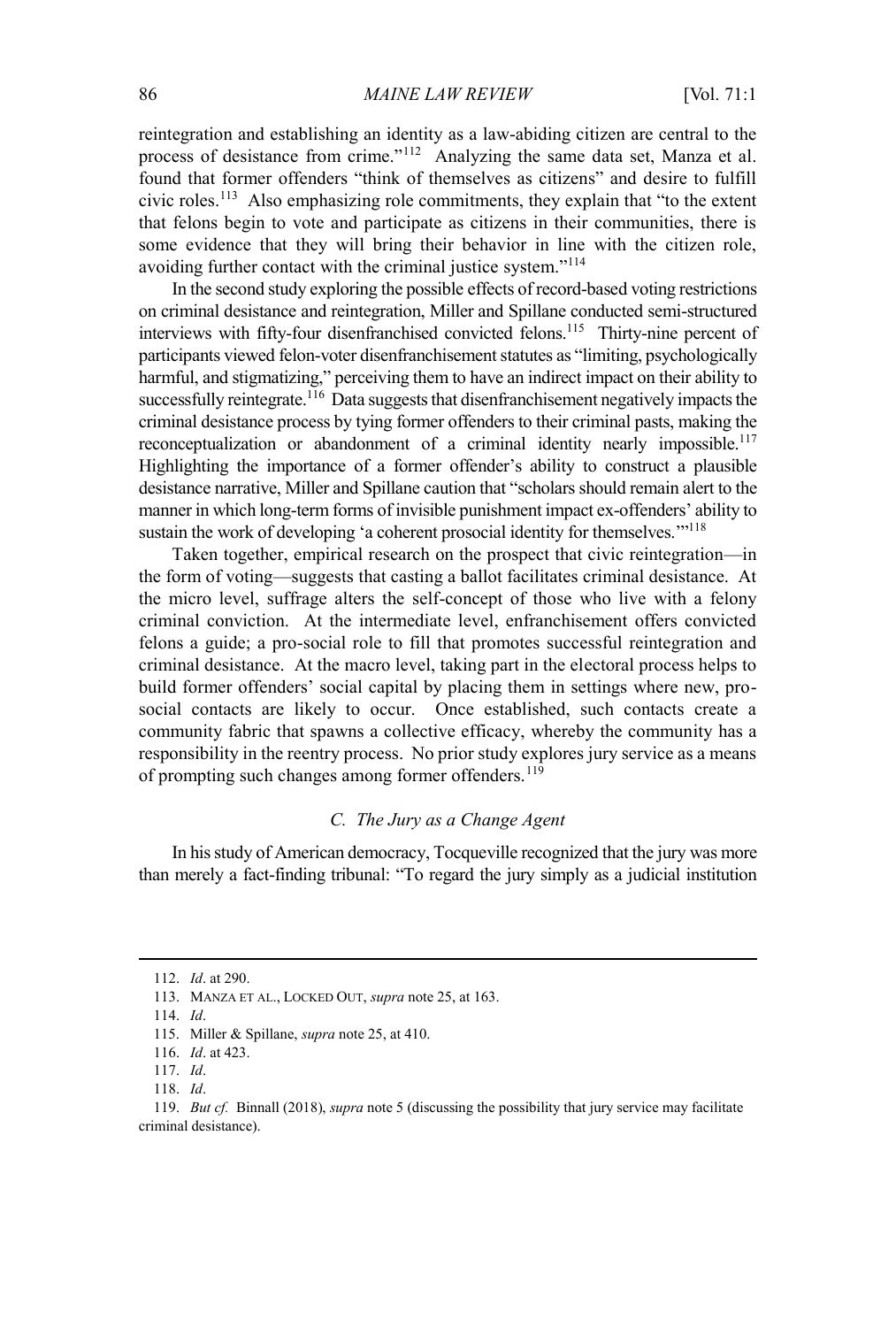would be taking a very narrow view of the matter . . . ."<sup>120</sup> Instead, Tocqueville conceived of the jury as a tool for educating citizens on the importance of participatory democracy.121 Tocqueville opined that the jury "vests each citizen with a kind of magistracy," and teaches everyone "that they have duties toward society and that they take a share in its government."<sup>122</sup> Years after Tocqueville's writings, commentators and courts have consistently lauded the jury as a crucial, educative form of civic inclusion.<sup>123</sup> Indeed, the Supreme Court has noted that "[t]he opportunity for ordinary citizens to participate in the administration of justice has long been recognized as one of the principal justifications for retaining the jury system."124 Similarly, Justice Breyer has reiterated the power of "active liberty."<sup>125</sup> As Breyer explains, "active liberty . . . refers to a sharing of a nation's sovereign authority among its people."<sup>126</sup> Proponents of the jury argue that jury service stands as "[t]he most stunning and successful experiment in direct popular sovereignty in all history  $\dots$ ."<sup>127</sup>

Though no prior research explores how felon-jurors experience the jury process, studies of non-felon-jurors suggest that serving as a juror can prompt positive attitudinal and behavioral changes.<sup>128</sup> The "deliberative participation hypothesis"<sup>129</sup> holds that citizen deliberation fosters further or additional civic activity by promoting

125. STEPHEN BREYER, ACTIVE LIBERTY 15 (2005).

126. *Id*.

 $\overline{a}$ 

127. William G. Young, *Vanishing Trials, Vanishing Juries, Vanishing Constitution*, 40 SUFFOLK U. L. REV. 67, 68 (2006).

128. *See, e.g.*, BENJAMIN R. BARBER, STRONG DEMOCRACY (1984); CAROLE PATEMAN, PARTICIPATION AND DEMOCRATIC THEORY (1970); James L. Allen, *Attitude Change Following Jury Duty*, 2 JUST. SYS. J. 246, 246 (1977); Brian L. Cutler & Donna M. Hughes, *Judging Jury Service: Results of the North Carolina Administrative Office of the Courts Juror Survey*, 19 BEHAV. SCI.&LAW 305, 309 (2001); Richard M. Durand et al., *Previous Jury Service as a Moderating Influence on Jurors' Beliefs and Attitudes*, 42 PSYCHOL. REP. 567, 570 (1978); Stephen E. Finkel, *Reciprocal Effects of Participation and Political Efficacy: A Panel Analysis*, 29 AM. J. POL. SCI. 891 (1985); John F. Freie, *The Effects of Campaign Participation on Political Attitudes*, 19 POL. BEHAV*.* 133 (1997); Gastil et al., *Civic Awakening*, *supra* note 21, at 592; Gastil et al., *Participation Hypothesis*, *supra* note 21, at 355; Gastil & Weiser, *supra* note 21, at 615; John Gastil et al., *Seeing Is Believing: The Impact of Jury Service on Attitudes Toward Legal Institutions and the Implications for International Jury Reform*, 48 CT. REV. 124, 128 (2012); William R. Pabst Jr. et al., *The Myth of the Unwilling Juror*, 60 JUDICATURE 164, 165 (1976); William R. Pabst Jr. et al., *The Value of Jury Duty: Seeing Is Believing*, 61 JUDICATURE 38, 39 (1977); Daniel W. Shuman & Jean A. Hamilton, *Jury Service – It May Change Your Mind: Perceptions of Fairness of Jurors and Nonjurors*, 46 SMU L. REV. 449, 458-59 (1992); Paula M. Consolini, Learning by Doing Justice: Private Jury Service and Political Attitudes (1992) (unpublished Ph.D. dissertation, University of California at Berkeley) (on file with author). *But see* John P. Richert, *Jurors' Attitudes Toward Jury Service*, 2 JUST. SYS. J*.* 233, 243-44 (1977).

129. Gastil et al., *Civic Awakening*, *supra* note 21, at 588.

<sup>120.</sup> ALEXIS DE TOCQUEVILLE, DEMOCRACY IN AMERICA 250 (J.P. Mayer & Max Lerner eds., George Lawrence trans., Harper & Row 1966) (1835).

<sup>121.</sup> *Id*. at 252 ("[The jury] should be regarded as a free school which is always open and in which each juror learns his rights . . . and is given practical lessons in the law, lessons which the advocate's efforts, the judge's advice, and also the very passions of the litigants bring within his mental grasp."). 122. *Id.*

<sup>123.</sup> *See, e.g.,* Akhil Reed Amar, *The Bill of Rights as a Constitution*, 100 YALE L. J. 1131, 1132 (1991).

<sup>124.</sup> Powers v. Ohio, 499 U.S. 400, 406 (1991).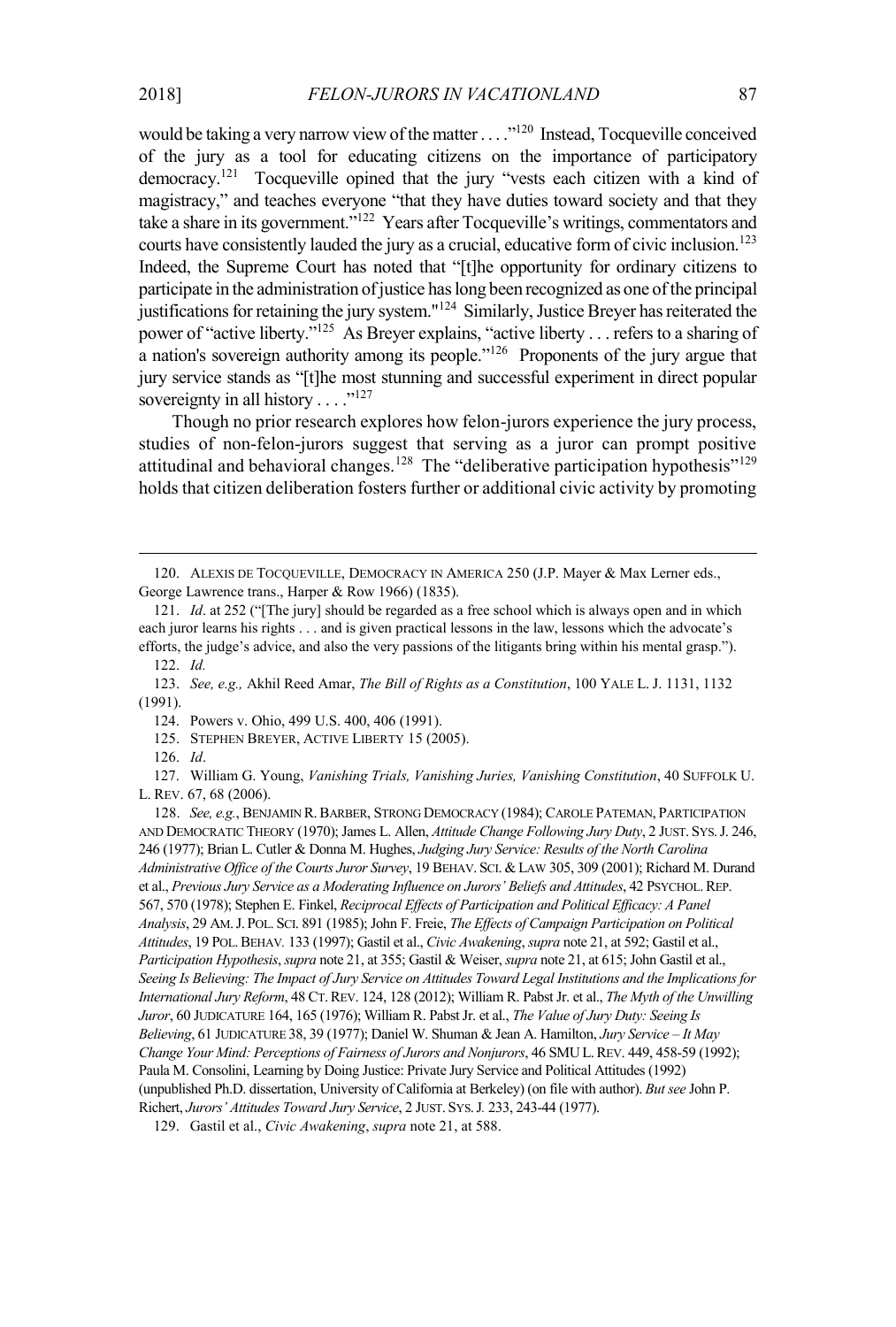political efficacy among participants.<sup>130</sup> Studies of the effects of jury service on nonfelons support this hypothesis.

In her innovative dissertation research, Consolini found that jurors, especially firsttime trial jurors, felt "more politically efficacious and community-oriented following jury service."<sup>131</sup> Along these lines, Gastil and Weiser discovered that jury service fosters a general sense of empowerment that frequently leads to other forms of civic engagement.<sup>132</sup> Studies reveal a four to ten percent increase in voting rates among former jurors,133 and a positive correlation between jury service and higher levels of involvement in civic and political activities.<sup>134</sup> This "participation effect" is most prominent for citizens who—like many convicted felons—were less civically or politically engaged prior to jury service.135 Discussing the benefits of jury service, Gastil et al. explain, "organizers of orchestrated deliberative events should ensure broad participation and make special efforts to include underrepresented populations . . . beyond the general ethical imperative of inclusion that is essential to democracy, our data suggest that these populations might benefit the most from the deliberative experience."<sup>136</sup>

Activities that build a former offender's self-concept, provide pro-social roles, and promote civic immersion tend to promote criminal desistance. In turn, research tends to show that taking part in the electoral process triggers these desistance mechanisms. In studies of non-felon-jurors, evidence suggests that the jury can positively transform those who take part. Drawing on empirical evidence, I argue that, like voting, serving as a juror has the potential to initiate desistance processes among former offenders.

#### V. MAINE'S UNIQUELY INCLUSIVE JURY SYSTEM: A FIELD STUDY

From 2012 to 2015, I conducted a field study in Maine. That field study consisted of a series of semi-structured, in-depth interviews with two groups of participants: (1) prospective and former felon-jurors,<sup>137</sup> and (2) court personnel involved in the screening of felon-jurors (trial judges, prosecutors, and defense attorneys).138 Each interview was fully transcribed and subject to an open-coding, thematic approach to data analysis.<sup>139</sup>

1

139. KRISTIN G. ESTERBERG, QUALITATIVE METHODS IN SOCIAL RESEARCH (2001); MARTIN

<sup>130.</sup> *Id.* at 587; *see also* DAVID MATTHEWS, POLITICS FOR PEOPLE: FINDING A RESPONSIBLE PUBLIC VOICE (1994); Mark Button & Kevin Mattson, *Deliberative Democracy in Practice: Challenges and Prospects for Civic Deliberation*, 31 POLITY 609 (1999).

<sup>131.</sup> Consolini, *supra* note 128, at 186.

<sup>132.</sup> Gastil et al., *Civic Awakening*, *supra* note 21, at 587, 593-94; Gastil et al., *Participation Hypothesis*, *supra* note 21, at 364.

<sup>133.</sup> Gastil et al., *Civic Awakening*, *supra* note 21, at 591.

<sup>134.</sup> *Id*. at 593-94; *see also* Gastil et al., *Participation Hypothesis*, *supra* note 21, at 365.

<sup>135.</sup> Gastil et al., *Participation Hypothesis*, *supra* note 21, at 364.

<sup>136.</sup> *Id.* (citing Archon Fung, *Deliberation's Darker Side: Six Questions for Iris Marion Young and Jane Mansbridge*, 93 NAT'L CIVIC REV. 47, at 47).

<sup>137.</sup> *See* Binnall (2018), *supra* note 5, at 7-8 (describing participant data).

<sup>138.</sup> *See* Binnall, *supra* note 27 (manuscript at 11-12) (describing participant data).

SCHREIER, QUALITATIVE CONTENT ANALYSIS IN PRACTICE (2012); *see also* Binnall (2018), *supra* note 5, at 8 (describing in detail the methods for each participant group); Binnall, *supra* note 27 (manuscript at 12) (same).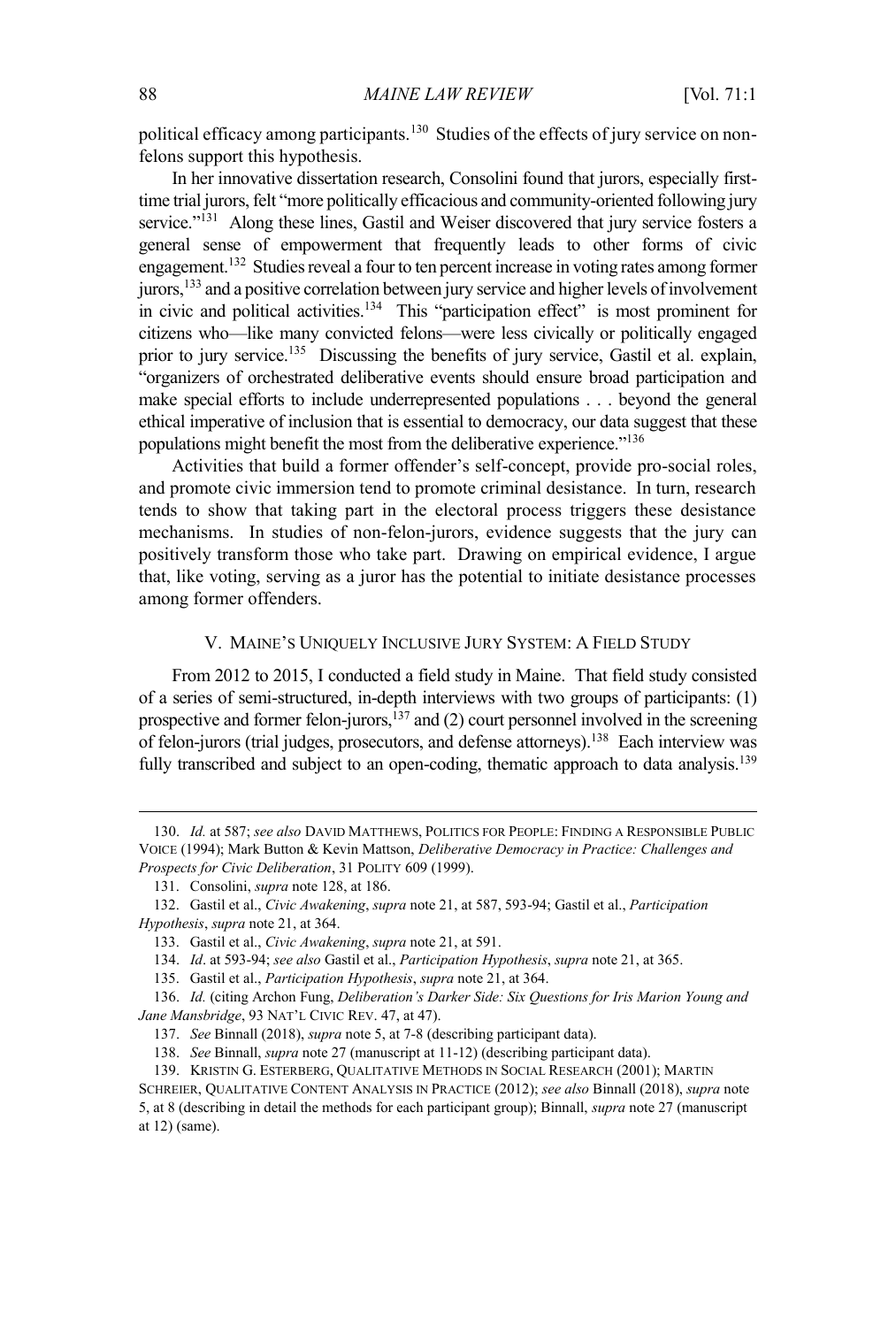1

Findings reveal that Bazemore and Stinchcomb's hypothesis derives support from both former offenders and court personnel.<sup>140</sup>

#### *A. Micro Level Impacts*

At the individual or micro level, civic engagement through jury service may prompt criminal desistance by helping convicted felons to build a pro-social selfconcept. By extending juror eligibility to felon-jurors, Maine recognizes their value as civic contributors and "delabels"<sup>141</sup> former offenders.<sup>142</sup> Such recognition helps former offenders reconceptualize their criminal pasts as valuable lessons, rather than shameful transgressions, allowing them to begin to build a coherent desistance narrative and find self-worth.<sup>143</sup>

In interviews with prospective and former felon-jurors in Maine, all participants indicated that inclusion in the jury process has given them a sense of self-esteem and self-confidence,<sup>144</sup> mirroring the effects of voting in prior research.<sup>145</sup> Former and

144. A wealth of research suggests that former offenders internalize external perceptions of their character and evaluations of their worth. This phenomenon or process has been termed the "looking glass," *see, e.g.,* CHARLES HORTON COOLEY, HUMAN NATURE AND THE SOCIAL ORDER (1902); GEORGE H. MEAD, MIND, SELF AND SOCIETY: FROM THE STANDPOINT OF A SOCIAL BEHAVIORIST (1934); HARRY STACK SULLIVAN, CONCEPTIONS OF MODERN PSYCHIATRY (1947); "reflected appraisals," *see, e.g.,* John W. Kinch, *A Formalized Theory of Self-Concept*, 68 AM. J. OF SOC. 481 (1963); Raymond Paternoster & LeeAnn Iovanni, *The Labeling Perspective and Delinquency: An Elaboration of the Theory and an Assessment of the Evidence*, 6 JUST. Q. 359 (1989); and "labeling theory," *see, e.g.,* Viktor Gecas & Michael L. Schwalbe, *Beyond the Looking-Glass Self: Social Structure and Efficacy-Based Self-Esteem*, 46 SOC. PSYCH. Q. 77 (1983); Ross L. Matsueda, *Reflected Appraisals, Parental Labeling, and Delinquency: Specifying a Symbolic Interactionist Theory*, 97 AM. J. OF SOC. 1577 (1992). In the present study, while Maine's inclusion of convicted felons bolstered participants' self-concepts, participants also reported negative experiences that exacerbated the felon label. *See* Binnall (2018), *supra* note 5, at 21; *see also* HOWARD S. BECKER, OUTSIDERS: STUDIES IN THE SOCIOLOGY OF DEVIANCE (1963); JOHN BRAITHWAITE, CRIME, SHAME, AND REINTEGRATION (1989); Henri Tajfel & John C. Turner, *The Social Identity Theory of Intergroup Relations*, in PSYCHOLOGY OF INTERGROUP RELATIONS 5 (Stephen Worchel & William G. Austin eds.,1986); Andreas Aresti, Virginia Eatough, & Belinda Brooks-Gordon, *Doing Time After Time: An Interpretative Phenomenological Analysis of Reformed Ex-Prisoners' Experiences of Self-Change, Identity and Career Opportunities*, 16 PSYCHOL. CRIME & L. 169 (2010); Brenda Major & Laurie T. O'Brien, *The Social Psychology of Stigma*, 56 ANN. REV. OF PSYCHOL. 393 (2005); Devah Pager & Lincoln Quillian, *Walking the Talk: What Employers Say Versus What They Do*, 70 AM. SOC. REV. 355 (2005); David M. Rasmussen, *Rethinking Subjectivity: Narrative Identity and the Self*, 21 PHIL. & SOC. CRITICISM 159 (1996).

145. *See* MANZA ET AL., LOCKED OUT, *supra* note 25, at 137-63; Uggen et al., *Pathways*, *supra* note 25, at 261-86; Miller & Spillane, *supra* note 25, at 422-23.

<sup>140.</sup> Findings from this field study have previously been published in two separate articles. Binnall (2018), *supra* note 5; Binnall, *supra* note 27. In all instances, direct quotations use pseudonyms.

<sup>141.</sup> Harrison M. Trice & Paul Michael Roman, *Delabeling, Relabeling, and Alcoholics Anonymous*, 17 SOC. PROBS. 538, 538 (1970).

<sup>142.</sup> *See supra* notes 93-96 and accompanying text; *see also* JOHN LOFLAND, DEVIANCE AND IDENTITY 227-28 (1969) (discussing "elevation ceremonies"); John Braithwaite & Stephen Mugford, *Conditions of Successful Reintegration Ceremonies: Dealing with Juvenile Offenders*, 34 BRIT. J. OF CRIMINOLOGY 139 (1994) (discussing "integration ceremonies"); Thomas Meisenhelder, *An Exploratory Study of Exiting from Criminal Careers*, 15 CRIMINOLOGY 319 (1977); Thomas Meisenhelder, *Becoming Normal: Certification as a Stage in Exiting from Crime*, 3 DEVIANT BEHAV.: AN INTERDISC. J. 137 (1982) (discussing "certification processes" and "destigmatization processes").

<sup>143.</sup> Meisenhelder (1982), *supra* note 142, at 138.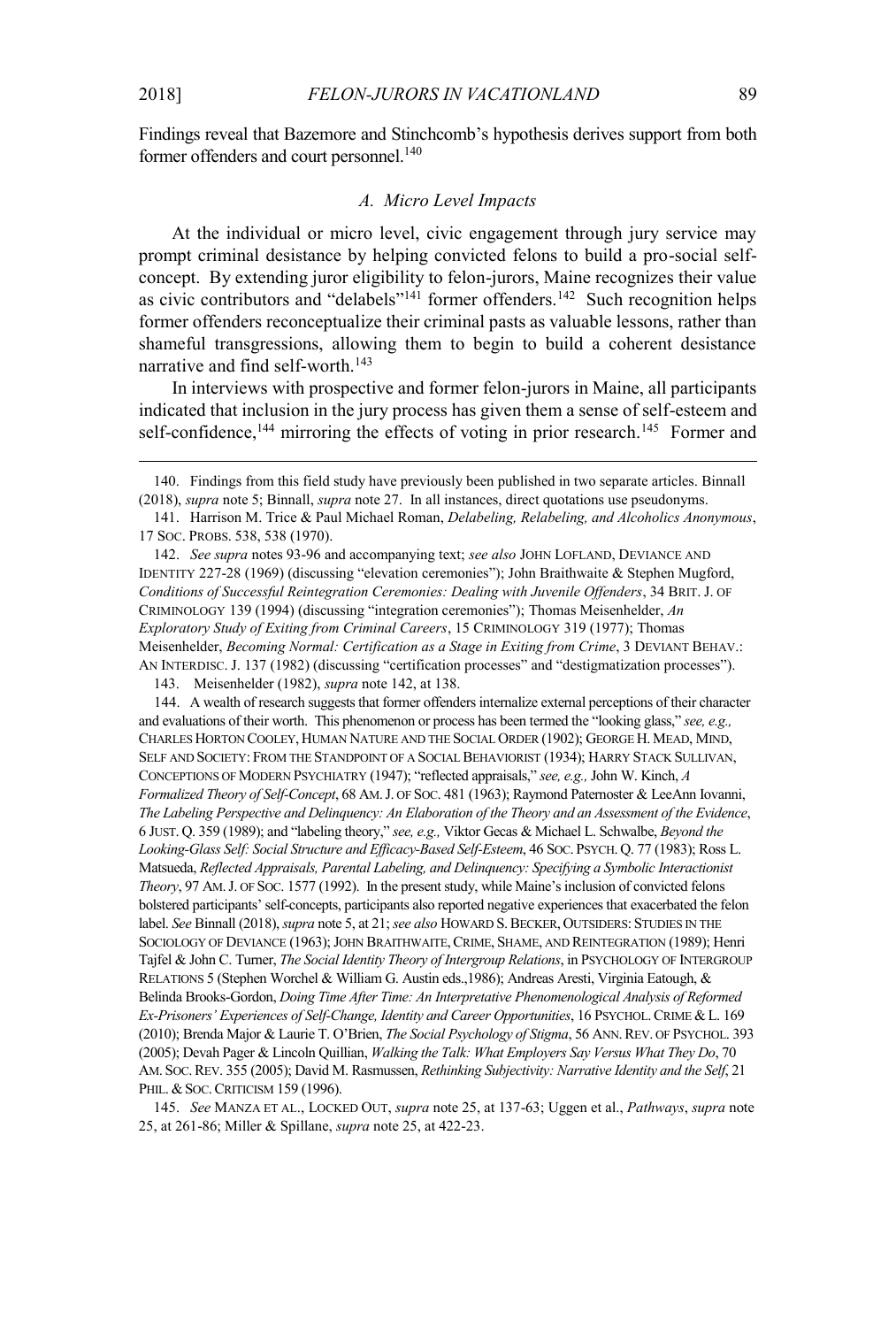prospective felon-jurors consistently discussed Maine's policy of inclusion as a form of delabeling that mitigates the stigma of a criminal conviction:

I mean [felon jury inclusion] kinda sends a message that . . . the courts . . . won't always exclude you from . . . sitting on, you know, civic duty. They may not always select you and you may not always be needed, but . . . you can say you tried. You showed up when you got served. [T]his side, you know, always having, again, having looked at things from the unlawful side and then the court says, "Well, we need you to, we need your help to make some of the right decisions." And it's kinda cool . . . . They said, "We're gonna hand you this responsibility. Do you what you need to do with it." You're not used to being, when you're not used to being given responsibility and always being left out because, "Oh, screw that guy. You know, he's got a record. We don't need his help. We'll find somebody . . . who obeys the law and always makes the right decisions." So it's like, wow. They're gonna give me responsibility and, you know, try to get me to make the right decision.<sup>146</sup>

Another former felon-juror explained further:

I mean, [jury service] gives you, [the State] *gives you a responsibility to do somethin'*. I mean, anywhere else you go, you can't do nothing,' you're like segregated from everybody else . . . . Jury service made me feel better, because I mean, right now, as it stands, I mean, it feels like I'm being segregated from everybody else. I feel like . . . we're back in time where it was blacks against whites, and blacks couldn't go to white schools, blacks couldn't sit at the front of the bus. Now it's the same for convicted felons.<sup>147</sup>

Other participants with a felony criminal history who were called to jury duty but were ultimately dismissed shared similar sentiments. For example:

Well, [being a convicted felon] just makes, you know, it kind of makes you feel like you're lower . . . than the rest of the community . . . like you ain't no good or anything…It makes you feel kind of lower…like you're not human, you know, or somethin' like that. But, it was alright when I got that [jury summons] . . . . Sometimes I feel really . . . ashamed that I've been in trouble, and when I was called to serve on a jury trial, it's more like, you know, it's more like, "Oh, yeah. I'm part of society.<sup>148</sup>

Almost all participants went on to explain how the state's acceptance altered how they viewed themselves and how prior experiences made them more valuable jurors.<sup>149</sup> In this way, participants reconceptualized their criminal pasts to find selfworth:

I think it's very valuable because you also see the other side of things, you know? If you've never been there you don't really see that side of it. But if you've already been there you can see both sides equally, rather than favoring to one side or the other. I think it makes almost like a fairer juror than, you know, somebody that

<sup>146.</sup> Binnall (2018), *supra* note 5, at 16 (quoting Mike, a convicted felon and former juror).

<sup>147.</sup> *Id*. at 16-17 (quoting Jack, a convicted felon and former juror).

<sup>148.</sup> *Id*. at 17 (quoting Keith, a convicted felon who was called and then dismissed from jury service).

<sup>149.</sup> *See id.* at 10-17.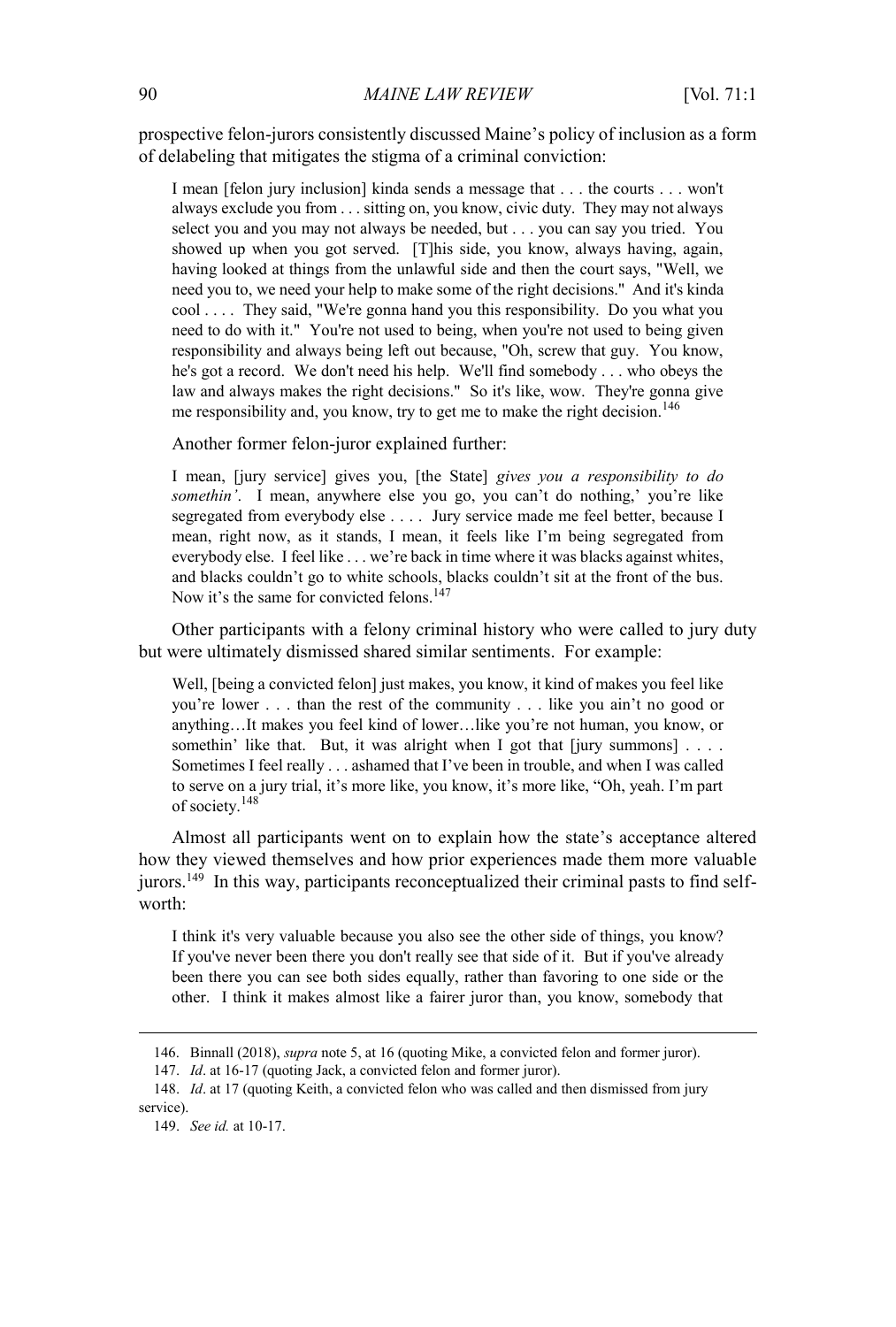doesn't know the experiences from the other side.<sup>150</sup>

Other participants explained the exact mechanisms that make former offenders exceptional jurors, suggesting that those who have been through the criminal justice system have a unique ability to assess the voracity of evidence:

[Former offenders] have seen both sides. You know what I mean . . . you can't bullshit a bullshitter. You know what I mean? Like you know, been there, done that . . . . You can tell if someone's trying to bullshit you or someone, you know, you know the lies because you've said the lies. You've lived that life.<sup>151</sup>

Like former offenders, court personnel in Maine tended to view inclusion as a means of delabeling and destigmatizing those with a felony criminal history:

I also think that there might be felons out there that to some extent, it might be redemptive to some extent, it might be rehabilitative for them to understand that, at least to this extent they're permitted back into the functioning of society, and society still has a place for them, and still places value on their efforts, and is interested in their input.152

Court personnel also expressed confidence in felon-jurors, suggesting that those who have experienced the system bring something unique and valuable to the jury process, serving impartially and perhaps educating other jurors:

I think they're gonna come with a lot more of an open mind versus somebody who has never been part of a system. So, I just think that those folks, generally speaking, come to the table ready to listen to both sides equally.<sup>153</sup>

I definitely think that they might enlighten some of the other jurors. I just think they might cause the other members of the jury to think a little bit more about what a reasonable doubt is. And, I think because they have been subjected to the process, I don't necessarily think that it's a negative.<sup>154</sup>

Former offenders and courtroom personnel overwhelmingly categorized Maine's inclusive juror eligibility criteria as an effective method with which to "delabel" those with a felony criminal history. Both groups of participants also emphasized the value of a criminal record in the context of jury service. For former offenders, this value helped them to create a coherent desistance narrative,<sup>155</sup> rectifying their criminal pasts with their present law-abiding lives by conceiving of prior deviance as a valuable life experience to be exploited rather than hidden.<sup>156</sup> This led to a more positive self-assessment. Courtroom personnel seemingly corroborated this belief, also suggesting that felon-jurors bring value to the jury

<sup>150.</sup> *Id*. at 19 (quoting Billy, a convicted felon and former juror).

<sup>151.</sup> *Id*. at 20 (quoting Lisa, a convicted felon and former juror).

<sup>152.</sup> Binnall, *supra* note 27 (manuscript at 18) (quoting Defense Attorney Paul).

<sup>153.</sup> *Id*. (manuscript at 17) (quoting Defense Attorney Zachary).

<sup>154.</sup> *Id*. (quoting Defense Attorney Raleigh).

<sup>155.</sup> MARUNA, *supra* note 85, at 117 (the "self-narrative frequently involves reworking a delinquent history into a source of wisdom").

<sup>156.</sup> J. David Brown, *The Professional Ex: An Alternative for Exiting the Deviant Career*, 32 THE SOC. QUART. 219-30 (1991).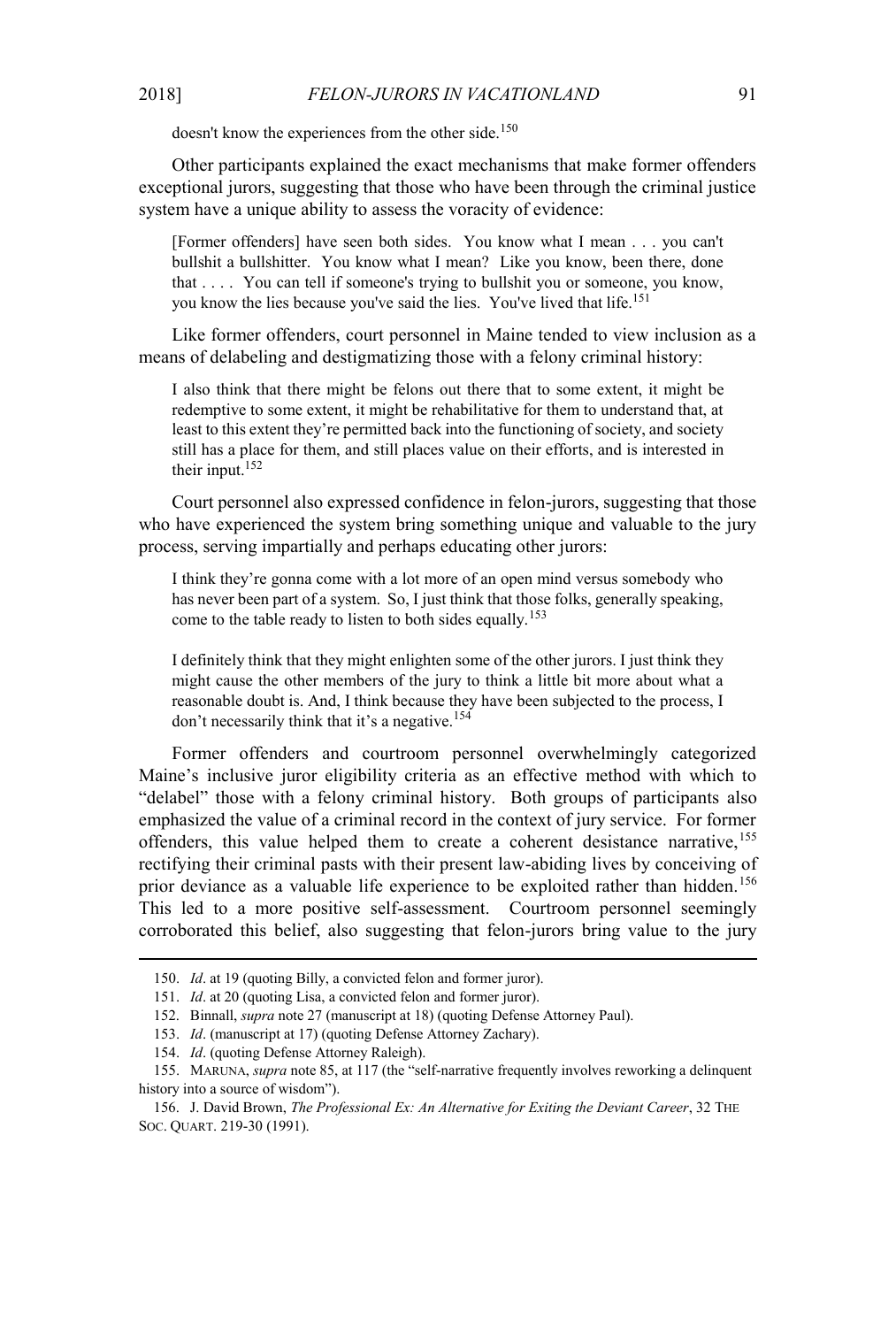process, despite their prior deviance and negative contact with the criminal justice system. In this way, data support the proposition that felon-juror inclusion operates to facilitate criminal desistance at the micro-level.

#### *B. Intermediate Level Impacts*

At the intermediate level, civic inclusion impacts criminal desistance by providing former offenders pro-social roles.<sup>157</sup> Research demonstrates that offenders who fill such roles are more likely to desist from criminal activity.<sup>158</sup> Pro-social roles provide former offenders a guide for law-abiding behavior and constraints on potential deviance.159 Over time, studies suggest, the adoption of pro-social roles serves to alter former offenders' self-concepts, such that desistance follows.<sup>160</sup>

In the present study, former offenders placed significant value on jury service, contemplating the exercise as one of utmost civic importance. As one former felonjuror explained, "When you're sitting on the legal side of it, you know, wow! It's like, I can't believe I was sitting on that side and now I'm over here, you know, deciding someone else's fate."<sup>161</sup> Participants also described the ideal juror's role, accurately detailing a juror's duties:

If you're a juror and you're to do the job of a juror, in the state of Maine you have to prove without a reasonable doubt that the person's guilty or not guilty. So if the facts don't back up what's being, you know, brought against them then no, they shouldn't go to jail. But I mean if everything's in black and white and they're guilty, then obviously they should be found guilty.<sup>162</sup>

Participants, both former jurors and prospective jurors, then described their experiences or intentions with respect to filling this pro-social role:

I just said . . . "you gotta go from what you really see." Cause, there was like two ladies that had never been on a jury, and they were like, "We're not gonna make no decisions." And, I said, "You have to go with what you see. The evidence. Everything that you get, that we've already been through, you have to weigh that out. You can't just say yes or no . . . ." I even got up and put all this stuff on the chalkboard that, the pros and cons.<sup>163</sup>

I think I would more take in . . . the facts that were presented to the jury and go from there because I've known people that have had the same charge as me, and, you know, they pretty much get away with it. Um, but, you know, there are some people that, you know, it depends on like why they did it. Like in my instance. I did it because I was homeless, I had no money, and I was trying to survive. But if it were somebody that was doing it, you know, just because, you know, just for the thrill of

<sup>157.</sup> *See supra* notes 96-99 and accompanying text.

<sup>158.</sup> *Id*.

<sup>159.</sup> *Id*.

<sup>160.</sup> *Id*.

<sup>161.</sup> Binnall (2018), *supra* note 5, at 10 (quoting Mike, a convicted felon and former juror).

<sup>162.</sup> *Id*. (quoting Jen, a convicted felon and a prospective juror).

<sup>163.</sup> *Id*. (quoting Chris, a convicted felon and a former juror).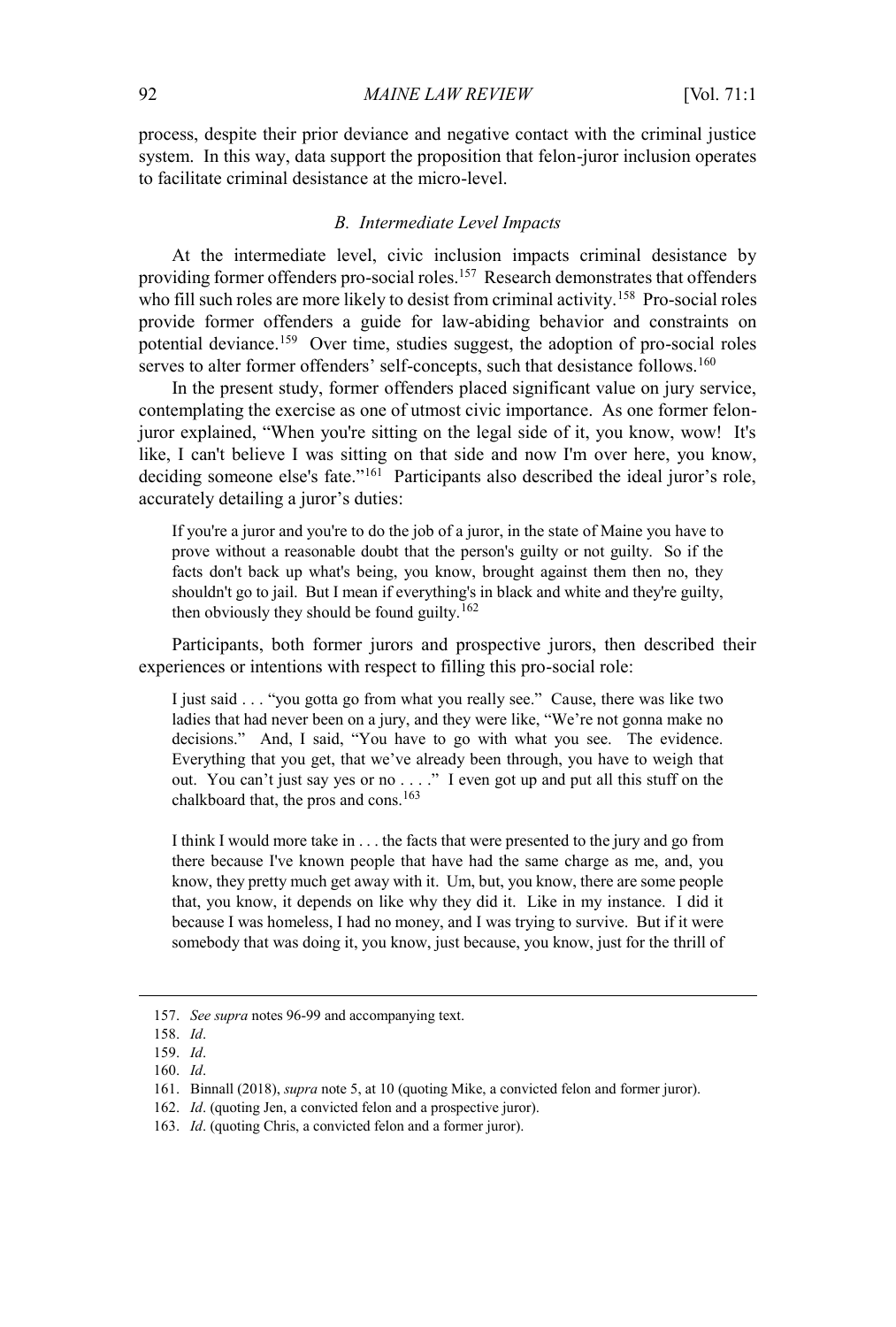it, I would not be sympathetic whatsoever.<sup>164</sup>

These experiences and aspirations tend to contradict the inherent bias rationale for felon-juror exclusion. All former offenders in the present study reported serving or intending to serve impartially, undermining the assumption that those who have had contact with the criminal justice system will uniformly favor criminal defendants. Interviews with courtroom personnel, in particular judges' opinions, align with these statements made by former offenders:

[W]ith the only information being that somebody's been convicted of a felony . . . you couldn't predict how they would react to, with just the basis of conviction it would it be difficult to predict how they would react or be fair in the state's case of a police officer testimony or that kind of a thing. Having said that, as a judge I've found that most people who are convicted of crimes kind of understand that the system is doing its job and it's kind of viewed as a cost of doing business in many occasions. And provided you treat them with a level of respect, I think they actually walk out of their conviction with a sense that the system works.<sup>165</sup>

I actually remember within the past month or two, having someone on trial for . . . residential burglary, and having someone in the jury pool with several burglary convictions, and thinking, "Ah, yeah, probably don't want, you know." But I mean, it's hard to know how that falls . . . . The conventional argument would be that it favors the defendant because . . . there'll be this sort of fraternity of criminals or what have you. But, there's also an argument that if someone was convicted of something . . . they want to make sure that justice is done the next time around, and they're going to convict someone if that person deserves it . . . maybe even if they don't.<sup>166</sup>

Evidence in the present study seemingly supports prior research suggesting that former offenders are able to define pro-social civic roles and seek to fill those roles thoughtfully and effectively. In the context of jury service, participants expressed a desire to "live up to" their accurate image of the ideal juror and courtroom personnel took issue with the inherent bias rationale, calling on prior experiences in questioning its veracity. In sum, data tends to demonstrate that at the intermediate level, inclusion of convicted felons in the jury process may contribute to successful reentry and reintegration by offering former offenders a pro-social outlet they understand and seek to engage.

#### *C. Macro Level Impacts*

At the macro level, Bazemore and Stinchcomb argue that reintegrating former offenders into the civic fold increases their social capital and builds collective efficacy, triggering wholehearted community investment in the reentry process.<sup>167</sup> Such an investment helps to facilitate criminal desistance by curbing the social

<sup>164.</sup> *Id*. at 11 (quoting Tom, a convicted felon and prospective juror).

<sup>165.</sup> Binnall, *supra* note 27 (manuscript at 21) (quoting Judge Irwin).

<sup>166.</sup> *Id*. (manuscript at 15) (quoting Judge Edwards).

<sup>167.</sup> *See generally* Bazemore & Stinchcomb, *supra* note 23.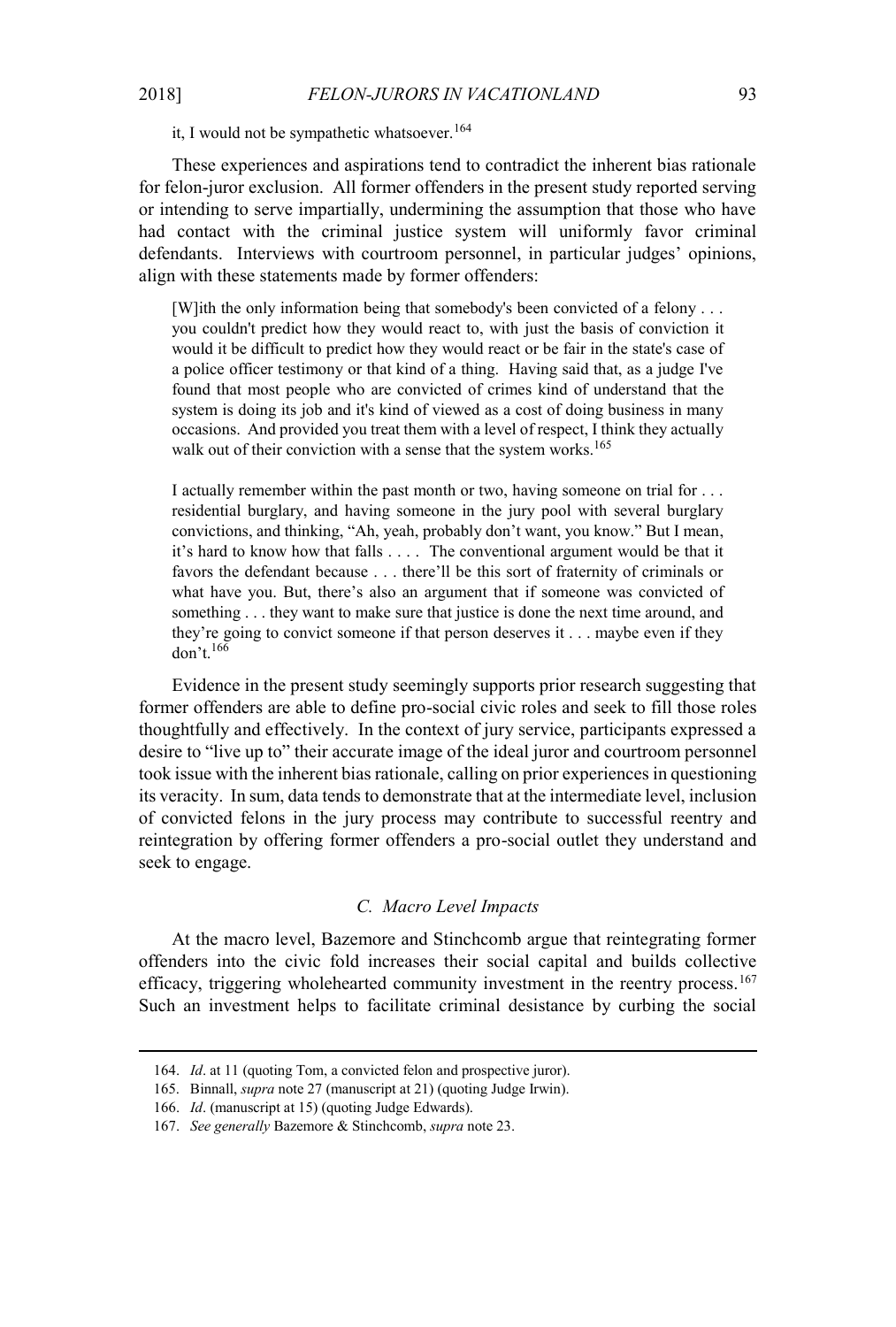disorganization characteristic of communities with high levels of incarceration.<sup>168</sup> Accordingly, many scholars suggest that meaningful reintegration is a necessary precursor to, rather than an outcome of, successful reentry and criminal desistance.<sup>169</sup>

Shaw and McKay's social disorganization theory holds that community level influences or ecological factors can contribute to criminality and undercut efforts to promote criminal desistance.<sup>170</sup> Those factors include: economic status, degree of residential mobility, and the extent of ethnic heterogeneity.<sup>171</sup> Later research identified additional factors, such as family arrangement, unemployment, structural density, and urbanization,  $172$  which may also promote social disorganization and, in turn, criminal activity.<sup>173</sup>

In their seminal contribution to the theory, Rose and Clear argue that incarceration contributes to social disorganization.<sup>174</sup> They suggest that incarceration and reentry can be conceptualized as "coercive mobility," whereby "the effects of formal social efforts at Time 1 [imprisonment] produce neighborhood dynamics at Time 2 that are similar to those resulting from the voluntary mobility

168. *See* Dina R. Rose & Todd R. Clear, *Incarceration, Social Capital, and Crime: Implications for Social Disorganization Theory,* 36 CRIMINOLOGY 441 (1998).

169. *See, e.g.*, Fox, *supra* note 76; Fox, *supra* note 105.

170. *See* CLIFFORD R. SHAW & HENRY D. MCKAY, JUVENILE DELINQUENCY AND URBAN AREAS (1942); *see also* RUTH ROSNER KORNHAUSER, SOCIAL SOURCES OF DELINQUENCY: AN APPRAISAL OF ANALYTICAL MODELS 63 (1978) (describing social disorganization and noting that, "[s]ocial disorganization exists . . . when the structure and culture of a community are incapable of implementing and expressing the values of its *own* residents"); RONALD J. SAMPSON, GREAT AMERICAN CITY: CHICAGO AND THE ENDURING NEIGHBORHOOD EFFECT(2012); CLIFFORD R. SHAW ET AL., DELINQUENCY AREAS (1929); Robert J. Sampson, *Organized for What? Recasting Theories of Social (Dis)organization*, in CRIME & SOCIAL ORGANIZATION (2001); Robert J. Sampson et al., *Neighborhoods and Violent Crime: A Multilevel Study of Collective Efficacy*, 277 SCI. 918, 918 (1997).

171. *See generally* SHAW & MCKAY, *supra* note 170.

172. *See* Dina R. Rose & Todd R. Clear, *Incarceration, Reentry, and Social Capital: Social Networks in the Balance*, *in* PRISONERS ONCE REMOVED: THE IMPACT OF INCARCERATION AND REENTRY ON CHILDREN, FAMILIES, AND COMMUNITIES (Jeremy Travis & Michelle Waul eds., 2003).

173. A number of studies have theorized about how social disorganization leads to crime. *See* Robert J. Bursik Jr., *Social Disorganization and Theories of Crime and Delinquency: Problems and Prospects*, 26 CRIMINOLOGY 519, 521 (1988) ("Population turnover and heterogeneity are assumed to increase the likelihood of disorganization for the following reasons: 1) [i]nstitutions pertaining to internal control are difficult to establish when many residents are 'uninterested in communities they hope to leave at the first opportunity;' 2) [t]he development of primary relationships that result in informal structures of social control is less likely when local networks are in a continual state of flux; 3) [h]eterogeneity impedes communication and thus obstructs the quest to solve common problems and reach common goals."); *see also* ROBERT J. BURSIK, JR.&HAROLD G. GRASMICK, NEIGHBORHOODS AND CRIME: THE DIMENSIONS OF EFFECTIVE COMMUNITY CONTROL (1993); Jeffrey D. Morenoff & Robert J. Sampson, *Violent Crime and the Spatial Dynamics of Neighborhood Transition: Chicago, 1970-1990*, 76 SOC. FORCES 31 (1997); Robert J. Sampson & W. Byron Groves, *Community Structure and Crime: Testing Social Disorganization Theory*, 94 AMER. J. SOC. 774 (1989); Sampson et al., *supra* note 170; Pamela Wilcox Rountree & Barbara D. Warner, *Social Ties and Crime: Is the Relationship Gendered?*, 37 CRIMINOLOGY 789 (1999).

174. Rose & Clear, *supra* note 168.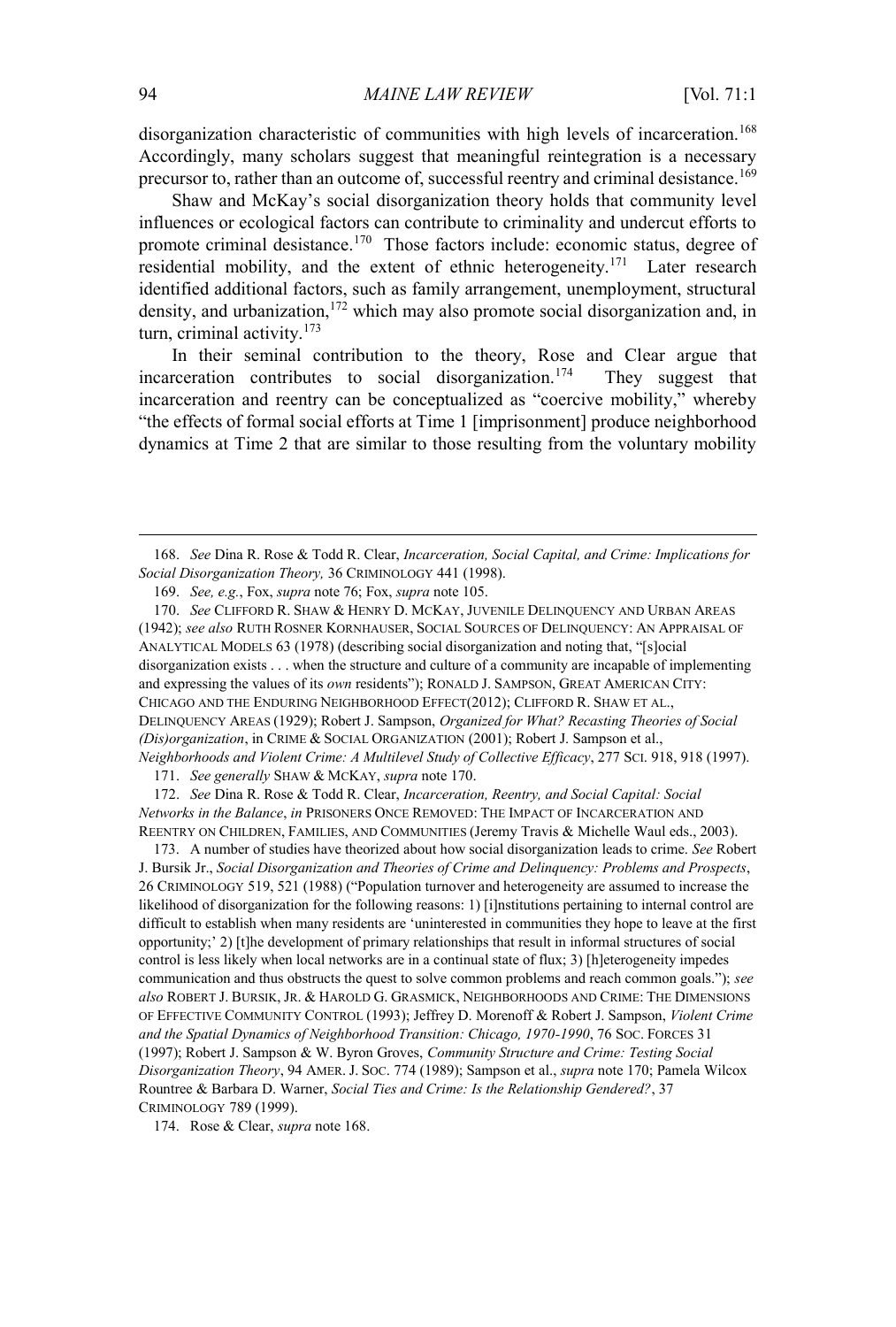typically modeled by theorists of social disorganization."<sup>175</sup> Incarceration prompts social disorganization directly by removing citizens from their communities for a period of time.176 Indirectly, incarceration prompts social disorganization through a vast network of record-based collateral sanctions that prevent former offenders from meaningfully reintegrating into their communities.<sup>177</sup> The resulting social disorganization leads to delinquency by destroying social networks and, in turn, diminishing levels of social capital and collective efficacy in a given community.<sup>178</sup> Felon-juror exclusion statutes are part of that broader effect.

Describing their experiences as jurors in Maine, several participants detailed their own personal encounters with members of the community. In many instances, these ironic encounters with courtroom security staff vividly illustrate how civic immersion has the potential to create social networks and social capital:

It was like . . . I'd never had any problems. I was the same as everybody else in the room. Even . . . one of the courtroom marshals, who was in there when I got sentenced, he knew who I was. He was like, "I remember you." And then he got me coffee! So that was pretty cool, I felt like the score had been . . . evened out.<sup>179</sup>

I felt like . . . I wasn't trying to get away with something, it just felt like I was not judged by somebody. Because, I was there the whole time. Everybody, you know, all the guards treated me with respect like everybody else. They fed us. They, you know, it was just like a normal thing.<sup>180</sup>

Courtroom personnel—in particular, members of Maine's judiciary—also discussed the value of reintegration. Nearly all participants discussed inclusion as a positive policy, suggesting that collateral sanctions that permanently banish former offenders are ultimately counterproductive to communities:

You don't want to be stigmatizing people or categorizing people, in a situation where they . . . wear the scarlet "A" forever. I mean, you know, Nathaniel Hawthorne is a graduate of Bowdoin, which is a school up here [in Maine] . . . . What we're really saying to people is we're not going to just put you in a box, we're going to actually take a look at you and make a decision on you, and not simply [use] some category you might be in as a result of events which transpired

<sup>175.</sup> Todd R. Clear, Dina R. Rose, Elin Waring & Kristen Scully, *Coercive Mobility and Crime: A Preliminary Examination of Concentrated Incarceration and Social Disorganization*, 20 JUST. QUART. 33, 34-35 (2003).

<sup>176.</sup> Rose & Clear, *supra* note 172.

<sup>177.</sup> *Id*.; *see also* Alec C. Ewald, *Collateral Sanctions*, in OXFORD RESEARCH ENCYCLOPEDIAS: CRIMINOLOGY AND CRIMINAL JUSTICE (2017); Christopher Mele & Teresa A. Miller, *Collateral Civil Penalties as Techniques of Social Policy*, *in* CIVIL PENALTIES, SOCIAL CONSEQUENCES 9 (Christopher Mele & Teresa A. Miller eds., 2005); Michael Leo Owens & Adrienne R. Smith, "*Deviants" and Democracy: Punitive Policy Designs and the Social Rights of Felons as Citizens*, 40 AMER. POL. RES. 531 (2012); Devah Pager, *The Mark of a Criminal Record*, 108 AMER. J. SOC. 937 (2003).

<sup>178.</sup> Rose & Clear, *supra* note 172, at 316 (noting that "in high-incarceration neighborhoods, incarceration and reentry produce significant rates of residential mobility, a condition associated with disrupted social networks and diminished community stability.").

<sup>179.</sup> Binnall (2018), *supra* note 5, at 15-16 (quoting Doug, a convicted felon and former juror).

<sup>180.</sup> *Id.* at 16 (quoting Chris, a convicted felon and former juror).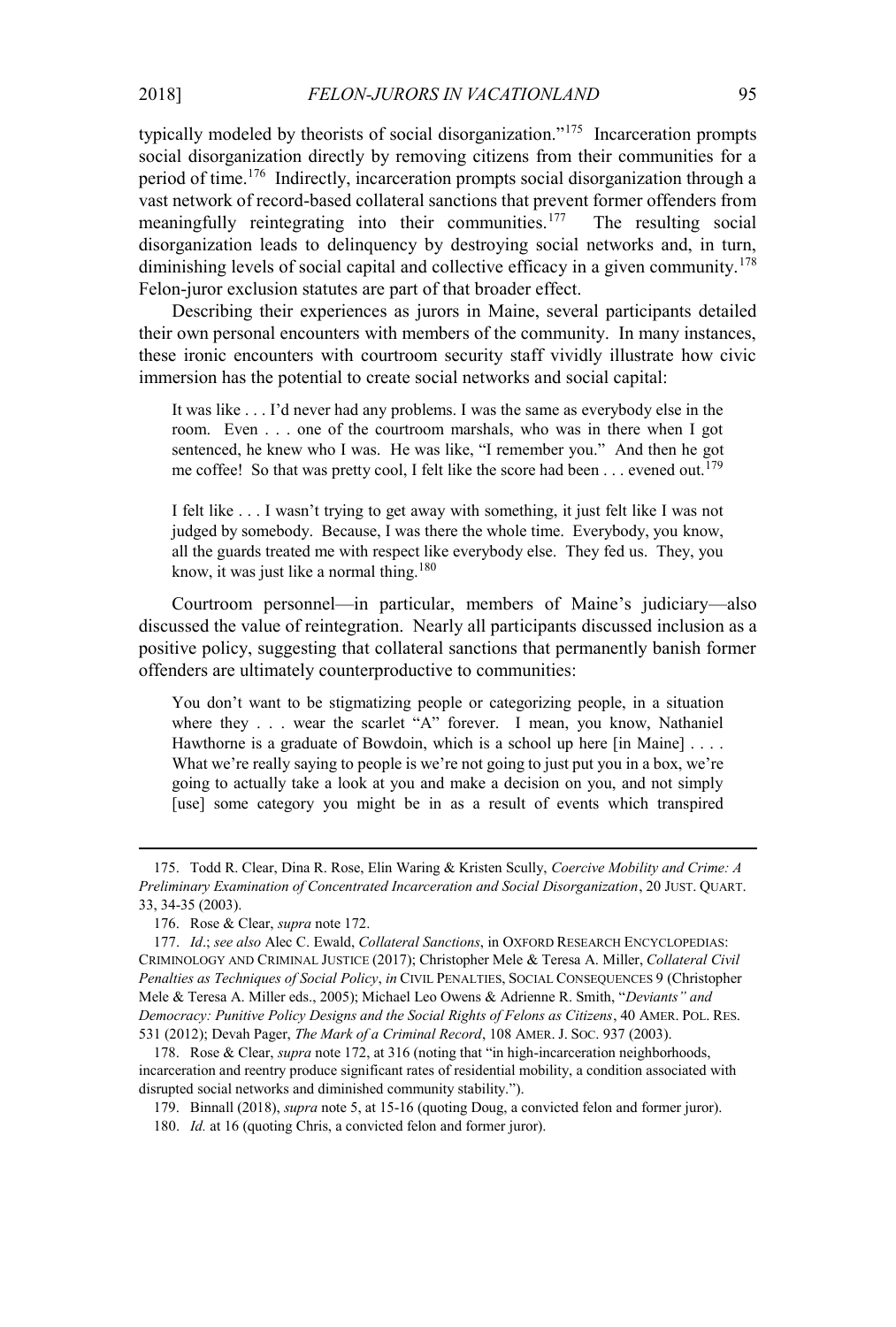beforehand.181

I think one pays attention to what a person's done in the past, but . . . it just can't be the determinate . . . . To say that you . . . did something at 19, 20, or 25, you know 10, 20, 30, 25 years, whatever later, you are still that same person—you might be, you might not [be] . . . . We have to have some optimism, as judges, that some people have turned things around. And, a lot do, which is really encouraging. Some don't, which is . . . hard, but a lot of people get their lives in order, and so, I would certainly not want to hold that against them permanently.<sup>182</sup>

For other judges, the value of civic inclusion seemed obvious, as an appropriate means of helping former offenders feel as though they are part of the fabric of a society and that they have a hand in determining the direction of their community:

I see a benefit in bringing felons back into, or allowing felons to serve on juries, and that is the sense of reintegration into society that we are, the person has been convicted, they've served their time, that where society a whole, the belief in second chances, and that telling them that they can't serve on juries is a punishment that is, that goes to the heart of what we do as citizens. And, it would be better to have them vested in the rights of citizenship than to have them feel as if they're alienated from those rights.<sup>183</sup>

Maine's unique policy of including convicted felons in the jury process builds collective efficacy in the community by placing former offenders in pro-social situations with other members of the community and asking those offenders to use their prior experiences and knowledge to enhance an indispensable civic practice. Data tends to show that offenders do make pro-social community links through jury service (even with individuals assumedly outside of potential networks) and that courtroom personnel place value on these linkages, promoting such connections by treating felon-jurors as they would any other prospective juror. In these ways, Maine realizes the value of social networks, collective efficacy, and the exercise of informal social control.<sup>184</sup> These findings lend support to the hypothesis that felon-juror inclusion ostensibly promotes criminal desistance at the macro level.

#### VI. THE BENEFITS OF THE "MAINE WAY"

In his study of American democracy, Tocqueville famously wrote:

[The jury] should be regarded as a free school which is always open and in which each juror learns his rights, comes into daily contact with the best-educated and most enlightened members of the upper classes, and is given practical lessons in the law, lessons which the advocate's efforts, the judge's advice, and also the very passions of the litigants bring within his mental grasp. I think that the main reason for the practical intelligence and the political good sense of Americans is their long experience with juries . . . .<sup>185</sup>

<sup>181.</sup> Binnall, *supra* note 27 (manuscript at 18-19) (quoting Judge Hjelm).

<sup>182.</sup> *Id*. (manuscript at 20-21) (quoting Judge Denny).

<sup>183.</sup> *Id*. (manuscript at 18) (quoting Judge Billings).

<sup>184.</sup> *See generally* Rose & Clear, *supra* note 172.

<sup>185.</sup> DE TOCQUEVILLE, *supra* note 120, at 252-53.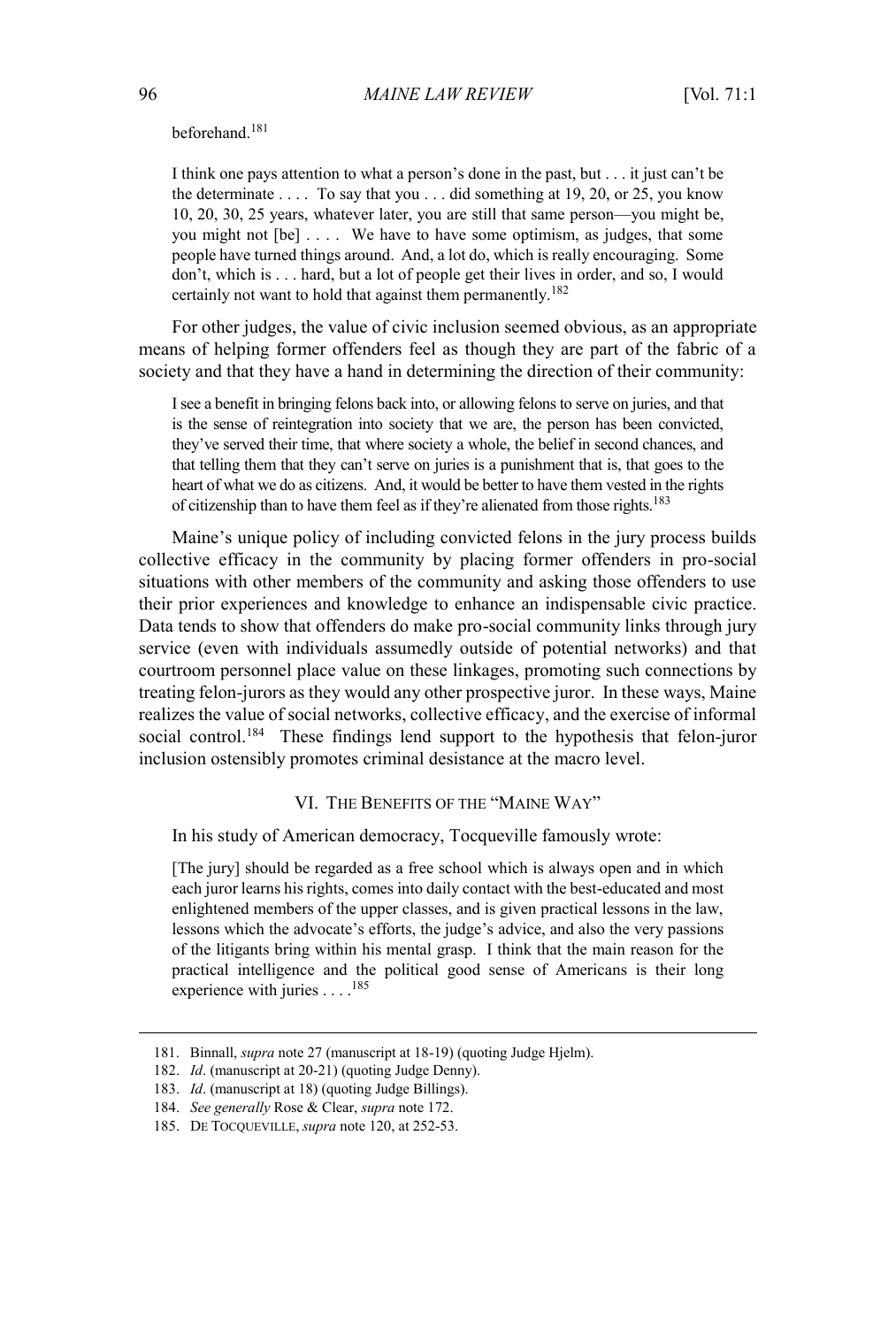1

Like Tocqueville, the Supreme Court has long recognized the value of jury service and the transformative power of the jury.<sup>186</sup> Historically, judges have used the jury as a public classroom, educating jurors on law and politics.<sup>187</sup> Still, the Supreme Court seemingly discounts this fundamental benefit of the jury system in the context of former offenders, tacitly endorsing the exclusion of convicted felons from jury service.188 Maine, on the other hand, prioritizes inclusion and exploits the educative function of the jury. In turn, Maine ostensibly eschews common, empirically tenuous conceptualizations of criminal offenders and the threat they allegedly represent, while championing former offenders' strengths and, as data tends to demonstrate, perhaps prompting successful criminal desistance in the process.

#### *A. Overcoming Outmoded, Unsupported Presumptions*

At the time of the Founding, the notion of "civil death" was an accepted part of American jurisprudence.<sup>189</sup> Jurisdictions prohibited convicted criminals from taking part in civic activities, including jury service, principally as retribution for their indiscretions. Ostracism was also thought to serve as a general deterrent to other potential deviants who assumedly feared banishment from their communities.<sup>190</sup> In this way, the rationales for civil death took on a moral quality, pitting reputable lawabiding citizens against those who strayed from recognized law.

Criminologist David Garland argues that tactics like this implicate the "criminology of the other."<sup>191</sup> Professedly focused on the "upholding of law and

188. Carter v. Jury Comm'n of Greene Cty., 396 U.S. 320, 324, 332 (1970) ("Everyone thereon is considered to be qualified and remains on the roll unless he dies or moves away (or, presumably, is convicted of a felony) . . . . The States remain free to confine the selection to citizens, to persons meeting specified qualifications of age and educational attainment, and to those possessing good intelligence, sound judgment, and fair character. 'Our duty to protect the federal constitutional rights of all does not mean we must or should impose on states our conception of the proper source of jury lists, so long as the source reasonably reflects a cross-section of the population suitable in character and intelligence for that civic duty.'" (quoting Brown v. Allen, 344 U.S. 443, 474 (1953))).

189. Binnall, *supra* note 27; *see also supra* notes 52-56 and accompanying text.

191. David Garland, *The Limits of the Sovereign State: Strategies of Crime Control in Contemporary Society*, 36 BRIT. J. CRIMINOLOGY 445, 446 (1996); *see also* Katja Franco Aas,

<sup>186.</sup> *See, e.g.*, Powers v. Ohio, 499 U.S. 400, 407 (1991) ("Indeed, with the exception of voting, for most citizens the honor and privilege of jury duty is their most significant opportunity to participate in the democratic process."); Duncan v. Louisiana, 391 U.S. 145, 187 (1968) ("It affords ordinary citizens a valuable opportunity to participate in an opportunity of government, an experience fostering, one hopes, a respect for the law.").

<sup>187.</sup> Jenia Iontcheva, *Jury Sentencing as Democratic Practice*, 89 VA. L. REV. 311, 323 (2003) ("Federal judges in the early republic appreciated the educative potential of jury service and used jury charges to instruct jurors not only on the case before them, but on the criminal law generally or even on political matters of the day."); Neal Katyal, *Judges as Advicegivers*, 50 STAN. L. REV. 1709 (1998); CHARLES WARREN, THE SUPREME COURT IN UNITED STATES HISTORY, 58-59 (1929) (describing how citizens in the early republic learned about federal circuit courts: "[i]t was, in fact, almost entirely through their contact with the Judges sitting in these Circuit Courts that the people of the country became acquainted with this new institution, the Federal Judiciary; and it was largely through the charges to the Grand Jury made by these Judges that the fundamental principles of the new Constitution and Government and the provisions of the Federal statutes and definition of the new Federal criminal legislation became known to the people.").

<sup>190.</sup> Grant et al., *supra* note 52, at 942.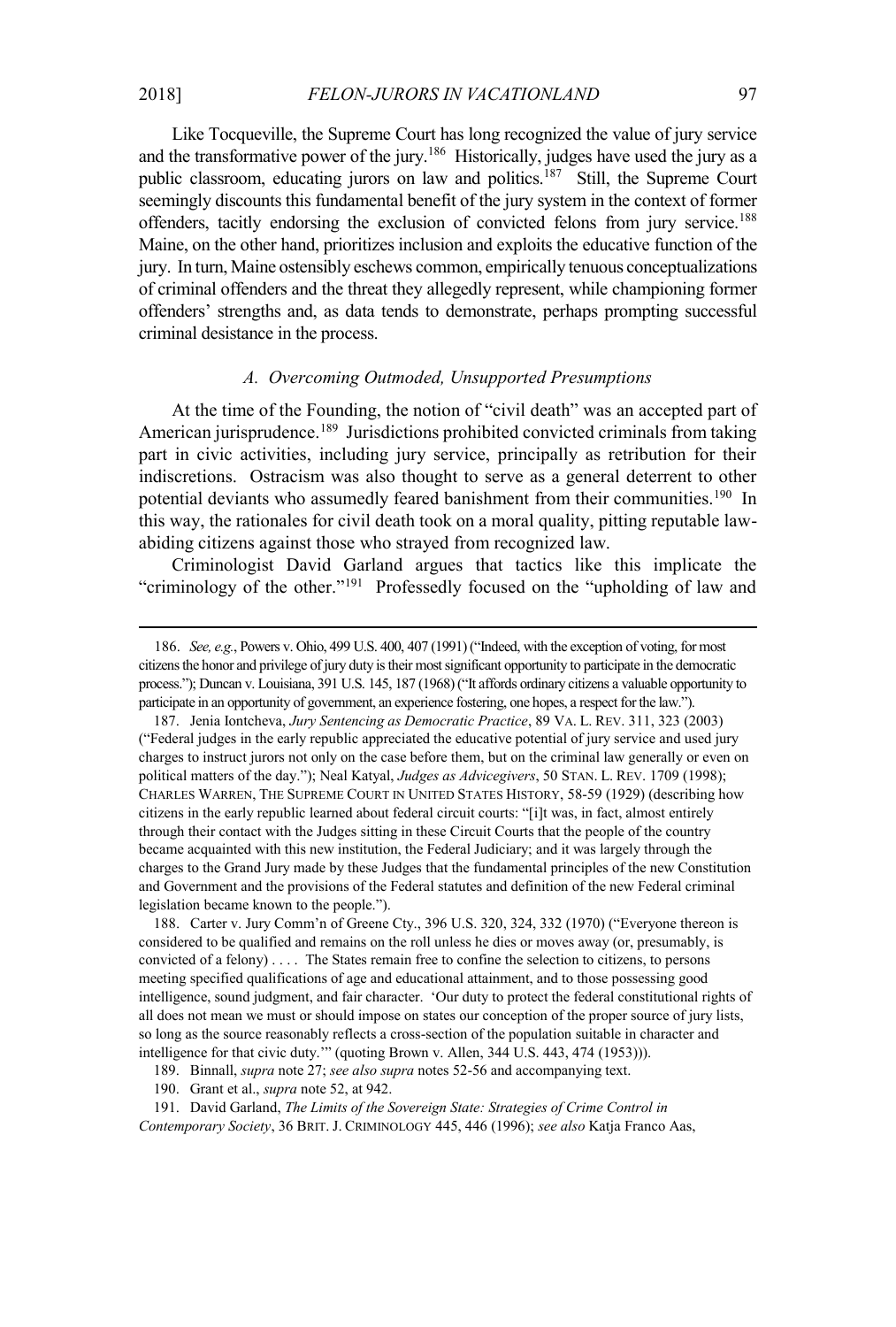order, the assertion of absolute moral standards, [and] the affirmation of tradition and commonsense,"<sup>192</sup> the criminology of the other presumes that those who have committed criminal offenses are fundamentally different than those without a criminal record.193 As Garland notes, "[t]here can be no mutual intelligibility, no bridge of understanding, no real communications between 'us' and 'them.'"<sup>194</sup>

Such retributive justifications in favor of excluding convicted felons from jury service operate in a type of feedback loop, authorizing banishment because of the differentness attributed to convicted felons, while also corroborating convicted felons' anti-social distinctiveness by pointing to their ostracism from civic life. As one scholar explains in the context of felon-voter disenfranchisement:

Disenfranchisement is based not upon what we believe but upon what it allows us to believe. The notions that felons have freely chosen to renege on a social contract or are morally defective outsiders lacking the necessary virtues for political citizenship follow from, rather than explain, a pre-existing sense that ex felons cannot be members of the community. This deep impulse contributes to a self-perpetuating, self-congratulatory belief system that shapes our conceptions of citizenship and criminality, and that forms the basis of ex-felon disenfranchisement.<sup>195</sup>

Modern criminal justice policy has tended to move away from moral justifications for civic banishment.<sup>196</sup> Assessments, evaluations, and actuarial tabulations of risk now drive many of these policies.<sup>197</sup> This "new penology"<sup>198</sup> ostensibly retreats from the criminology of the other—though its influence is undeniable—calling on categorical risk accounting in an effort to protect "us" from

193. *Id.* ("It [the criminology of the other] is also deeply illiberal in its assumption that certain criminals are 'simply wicked' and in this respect intrinsically different from the rest of us.").

194. *Id.* ("Being intrinsically evil or wicked, some offenders are not like us. They are dangerous others who threaten our safety and have no calls on our fellow feeling.").

196. DAVID GARLAND, PUNISHMENT AND MODERN SOCIETY: A STUDY IN SOCIAL THEORY, 185-86 (1990) ("To the extent that this ideology influenced penal legislation and penal policy—and it do so to a considerable extent—these professional groups succeeded in transforming the culture of punishment. They introduced the rationality of value-neutral science, a technical 'non-judgmental' vocabulary, a 'passion for classification,' and a horror of emotional forces, into a sphere which was previously dominated by candid morality and openly expressed sentiment.").

197. *See* Malcolm Feeley, *Actuarial Justice and the Modern State*, in PUNISHMENT, PLACES, AND PERPETRATORS 62 (Gerben Bruinsma, Henks Ellfers & Jan De Keijser eds., 2012); Malcolm Feeley & Jonathan Simon, *Actuarial Justice: The Emerging New Criminal Law*, in THE FUTURES OF CRIMINOLOGY 173 (D. Nelken eds., 1994); Malcolm Feeley & Jonathan Simon, *The New Penology: Notes on the Emerging Strategy of Corrections and its Implications*, 30 CRIMINOLOGY 449, (1992) [hereinafter Feeley & Simon, *New Penology*]; Mona Lynch, *Waste Managers: The New Penology, Crime Fighting, and Parole Agent Identity*, 32 L. & SOC'Y REV. 839 (1998); Jonathan Simon, *The Ideological Effects of Actuarial Practices*, 22 L. & SOC'Y REV. 771 (1988).

198. *See* Feeley & Simon, *New Penology*, *supra* note 197.

*Analysing a World in Motion: Global Flow Meets "Criminology of the Other*,*"* 11 THEORETICAL CRIMINOLOGY 283 (2007); Simon Hallsworth, *Rethinking the Punitive Turn: The Economics of Excess*  and the Criminology of the Other, 2 PUNISHMENT & SOC'Y 145 (2000).

<sup>192.</sup> DAVID GARLAND, THE CULTURE OF CONTROL: CRIME AND SOCIAL ORDER IN CONTEMPORARY SOCIETY 184 (2001).

<sup>195.</sup> *The Disenfranchisement of Ex-Felons: Criminality, Citizenship, and the 'Purity of the Ballot Box'*, 102 HARV. L. REV. 1300, 1310 (1989).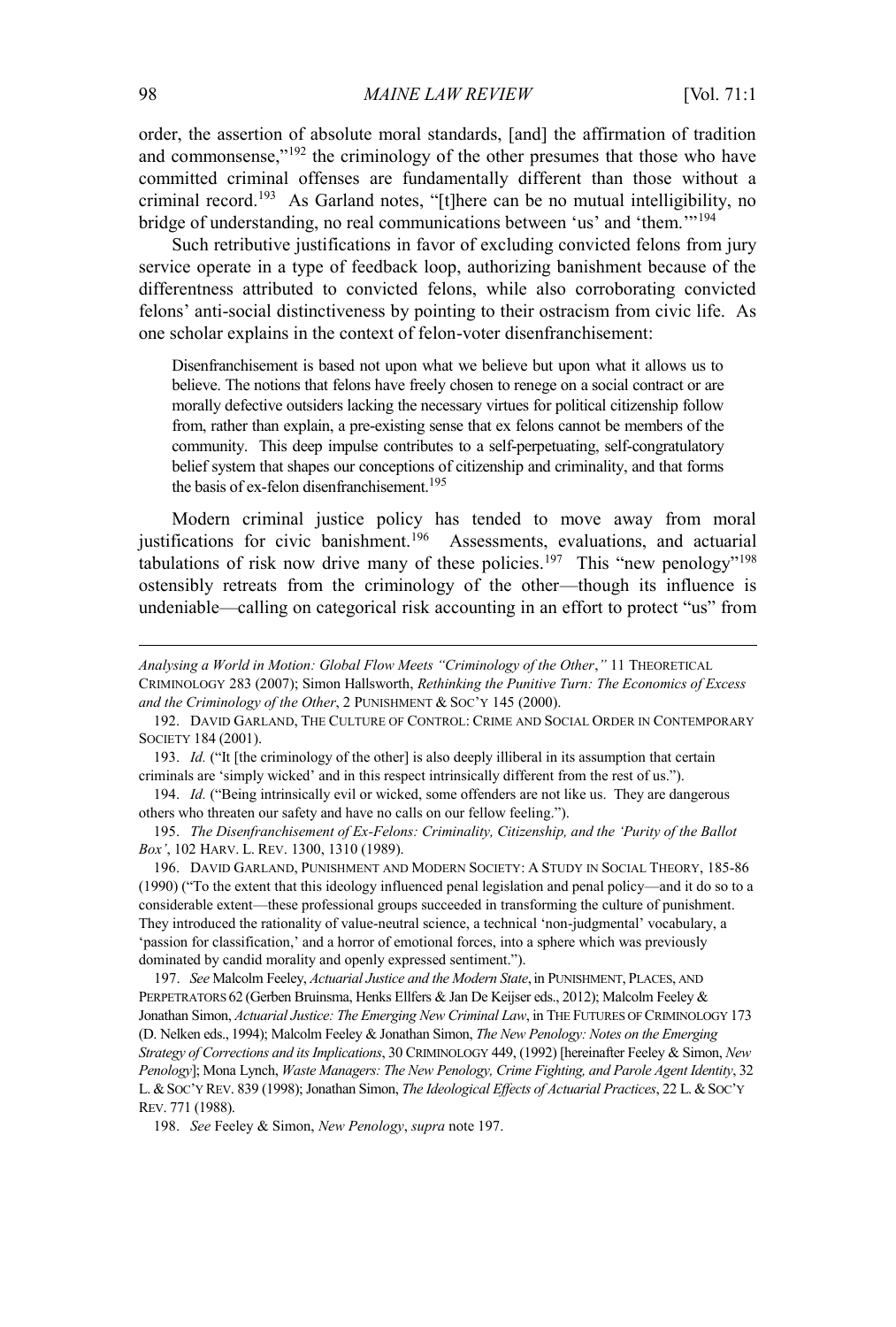$\overline{a}$ 

"them."<sup>199</sup> As is the case with felon-juror exclusion, many of the collateral consequences of a criminal conviction are now premised on risk-centric rationales.<sup>200</sup>

Justifications for felon-juror exclusion hold that convicted felons, if allowed to serve, would jeopardize the adjudicative process.<sup>201</sup> Presumably, a lack of character and an inherent bias make the presence of convicted felons a liability for any jury system. Though initially imposed as a matter of retribution, felon-juror exclusion statutes have taken on a decidedly deficit-based, risk-centric premise.<sup>202</sup>

Maine's inclusive jury system does not differentiate between felon-jurors and non-felon-jurors.203 In both instances, Maine employs voir dire, an established screening mechanism for assessing each prospective juror—felon and non-felon using similar criteria.<sup>204</sup> By doing so, Maine accepts those with a felony criminal history and dispels categorical assumptions, overcoming the criminology of the other, while appropriately confronting alleged risk by using tailored, individualized procedures.205

Arguably, Maine's approach goes even further than simply dispelling myths about those with a felony criminal conviction. Inclusion also recognizes the qualities and attributes of those with a felony criminal history. This perspective stands in stark contrast to deficit-based models focused exclusively on the threat convicted felons may pose. In this way, Maine's approach, though long-standing, is decidedly progressive, aligning with contemporary criminological research supporting strengths-based approaches to reentry and reintegration.<sup>206</sup>

<sup>199.</sup> *See id*. (comparing the "Old Penology" to the "New Penology").

<sup>200.</sup> *See, e.g.*, William G. Staples, *The Everyday World of House Arrest: Collateral Consequences for Families and Others*, in CIVIL PENALTIES, SOCIAL CONSEQUENCES (2005) (house arrest); Miriam J. Aukerman, *The Somewhat Suspect Class: Towards a Constitutional Framework for Evaluating Occupational Restrictions Affecting People with Criminal Records*, 7 J.L. & SOC'Y 18, 73 (2005) (occupational licensing); Teresa A. Miller, *Citizenship and Severity: Recent Immigration Reforms and the New Penology*, 17 GEO. IMMIGR. L.J. 611 (2003) (immigration regulations); Michael Pinard, *Collateral Consequences of Criminal Convictions: Confronting Issues of Race and Dignity*, 85 N.Y.U. L. REV. 457, 494 (2010) (public benefits); Jonathan Simon, *Managing the Monstrous: Sex Offenders and the New Penology*, 4 PSYCH. PUB. POL'Y & L. 452 (1998) (sex offender restrictions); Meghan L. Schneider, *From Criminal Confinement to Social Confinement: Helping Ex-Offenders Obtain Public Housing with a Certificate or Rehabilitation*, 36 NEW ENG. J. ON CRIM.&CIV. CONFINEMENT 335 (2010) (housing); Naomi F. Sugie, *Punishment and Welfare: Paternal Incarceration and Families' Receipt of Public Assistance*, 90 SOC. FORCES 1403 (2012).

<sup>201.</sup> Binnall (2014), *supra* note 5; Kalt, *supra* note 5, at 69.

<sup>202.</sup> Kalt, *supra* note 5.

<sup>203.</sup> Maine's juror eligibility statute makes no mention of citizens with a felony criminal history. *See* 14 M.R.S.A. § 1211 (2017) ("A prospective juror is disqualified to serve on a jury if that prospective juror is not a citizen of the United States, 18 years of age and a resident of the county, or is unable to read, speak and understand the English language.").

<sup>204.</sup> Binnall, *supra* note 27 (manuscript at 10).

<sup>205.</sup> *Id*. at 10-11.

<sup>206.</sup> *See, e.g.*, Michael D. Clark et al., *The Strengths Perspective in Criminal Justice*, *in* THE STRENGTHS PERSPECTIVE IN SOCIAL WORK PRACTICE 122-46 (Dennis Saleebey ed., 2009); Shadd Maruna & Thomas P. LeBel, *Strengths-Based Restorative Approaches to Reentry: The Evolution of Creative Restitution, Reintegration, and Destigmatization*, in POSITIVE CRIMINOLOGY 65-84 (2015); Gordon Bazemore & Rachel Boba, *'Doing Good' to 'Make Good': Community Theory for Practice in a Restorative Justice Civic Engagement Reentry Model*, 46 J. OFFENDER REHABILITATION 25, 38, 42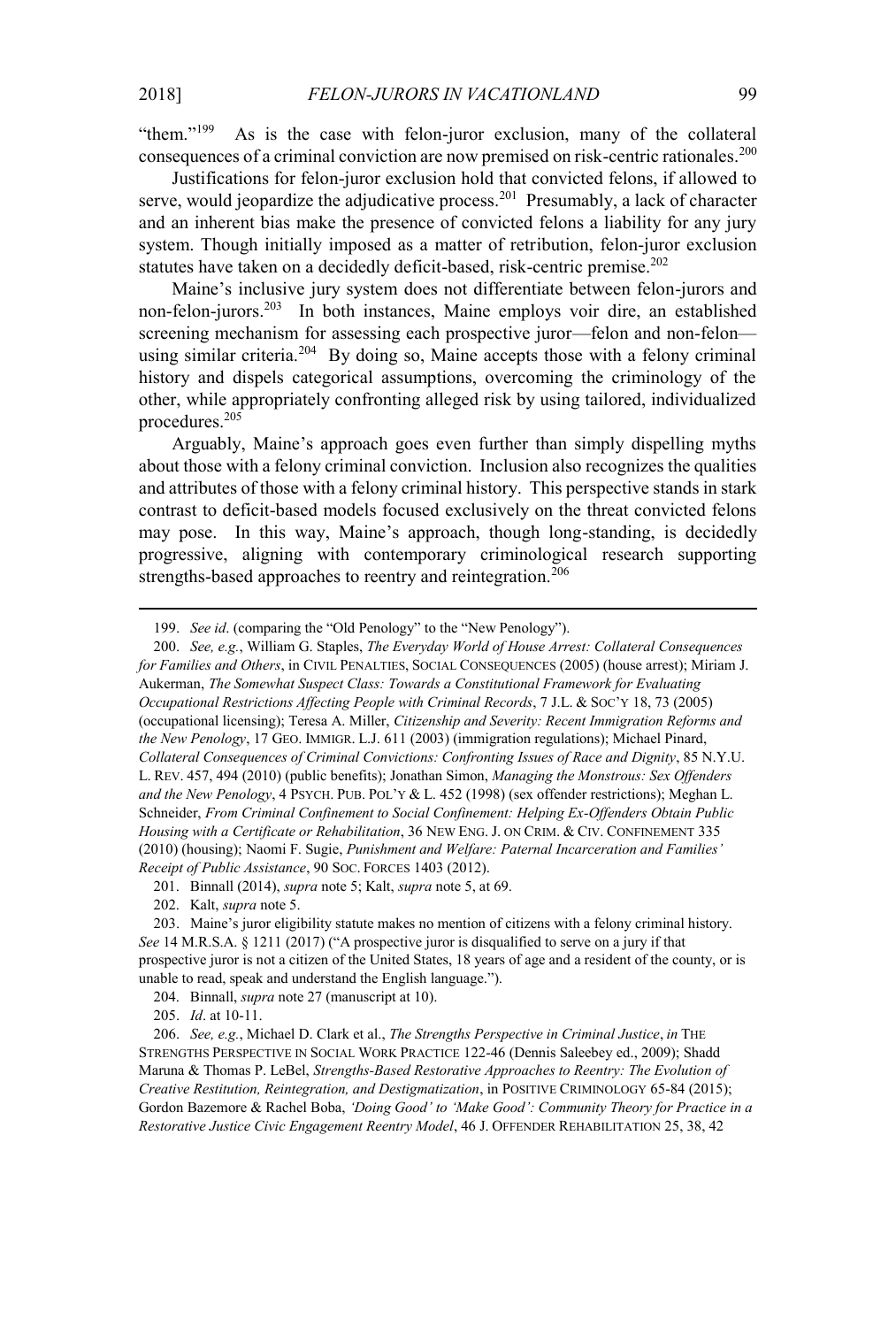#### *B. Criminal Desistance: The Not-So-Hidden Reward for Inclusion*

Bazemore and Stinchcomb have argued that civic engagement promotes successful reintegration at the micro, intermediate, and macro levels.<sup>207</sup> Theories of criminal desistance support their hypothesis,<sup>208</sup> as does prior empirical research on felon-voter enfranchisement.209 The present field study in Maine was the first to focus on Bazemore and Stinchcomb's argument in the context of jury service and the data tends to show that like felon-voter enfranchisement, felon-juror inclusion has the potential to facilitate successful reintegration and criminal desistance at the micro, intermediate, and macro levels.

At the micro level, by extending juror eligibility to convicted felons, the state corroborates former offenders' reformation. Inclusion sends a signal to former offenders that they have 'done their time' and are now welcome back into the civic fold. Former offenders then seemingly internalize that signal, in line with prior research on identity formation, often finding value in their deviant pasts.<sup>210</sup> In this way, Maine helps former offenders build individual desistance narratives that help to rectify internal conflicts between a criminal past and present lawfulness.<sup>211</sup>

At the intermediate level, including convicted felons in the jury process provides them a pro-social role to fill. Convicted felons understand that role and seek to take part in the process thoughtfully. In line with structural theories of criminal desistance, such role formation and adoption provide former offenders a template to "live up to," as well as constraints that have the potential to curb deviance.<sup>212</sup> In the present study, former and prospective felon-jurors understood the 'ideal juror' role, sought to fill that role, and seemingly adjusted their behaviors accordingly. The experiences of courtroom personnel support that conclusion.<sup>213</sup>

At the macro level, Maine's inclusive juror eligibility criteria create opportunities for pro-social contact between "us" and "them." Former and prospective felon-jurors report a host of interactions that gave rise to feelings of selfconfidence and validation—contacts that build social capital and collective efficacy.214 Courtroom personnel recognize this positive feature of felon-juror inclusion, noting that permanent exclusions obliterate any hope of former offenders building meaningful community connections and bringing the already marginalized back into pro-social civic contexts.<sup>215</sup>

Taken together, data derived from the present study suggests that jury service

- 211. *See supra* notes 96-99, 153-54 and accompanying text.
- 212. *See supra* notes 96-99 and accompanying text.
- 213. *See generally* Binnall, *supra* note 27.
- 214. *See supra* notes 100-03, 167-77 and accompanying text.
- 215. *See generally* Binnall, *supra* note 27.

<sup>(2007);</sup> Bronwyn A. Hunter, et al., *A Strengths-Based Approach to Offender Reentry: The Fresh Start Prisoner Reentry Program*, 60 INT'L J. OFFENDER THERAPY & COMP. CRIMINOLOGY 1298, 1300 (2016); Shadd Maruna & Thomas P. LeBel, *Welcome Home? Examining the 'Reentry Court' Concept from a Strengths-Based Perspective*, 4 WESTERN CRIMINOLOGY REV. 91 (2003).

<sup>207.</sup> Bazemore & Stinchcomb, *supra* note 23, at 247-50.

<sup>208.</sup> *See supra* Section V.A.

<sup>209.</sup> *See supra* Section V.B.

<sup>210.</sup> *See supra* notes 93-95, 140-42 and accompanying text.